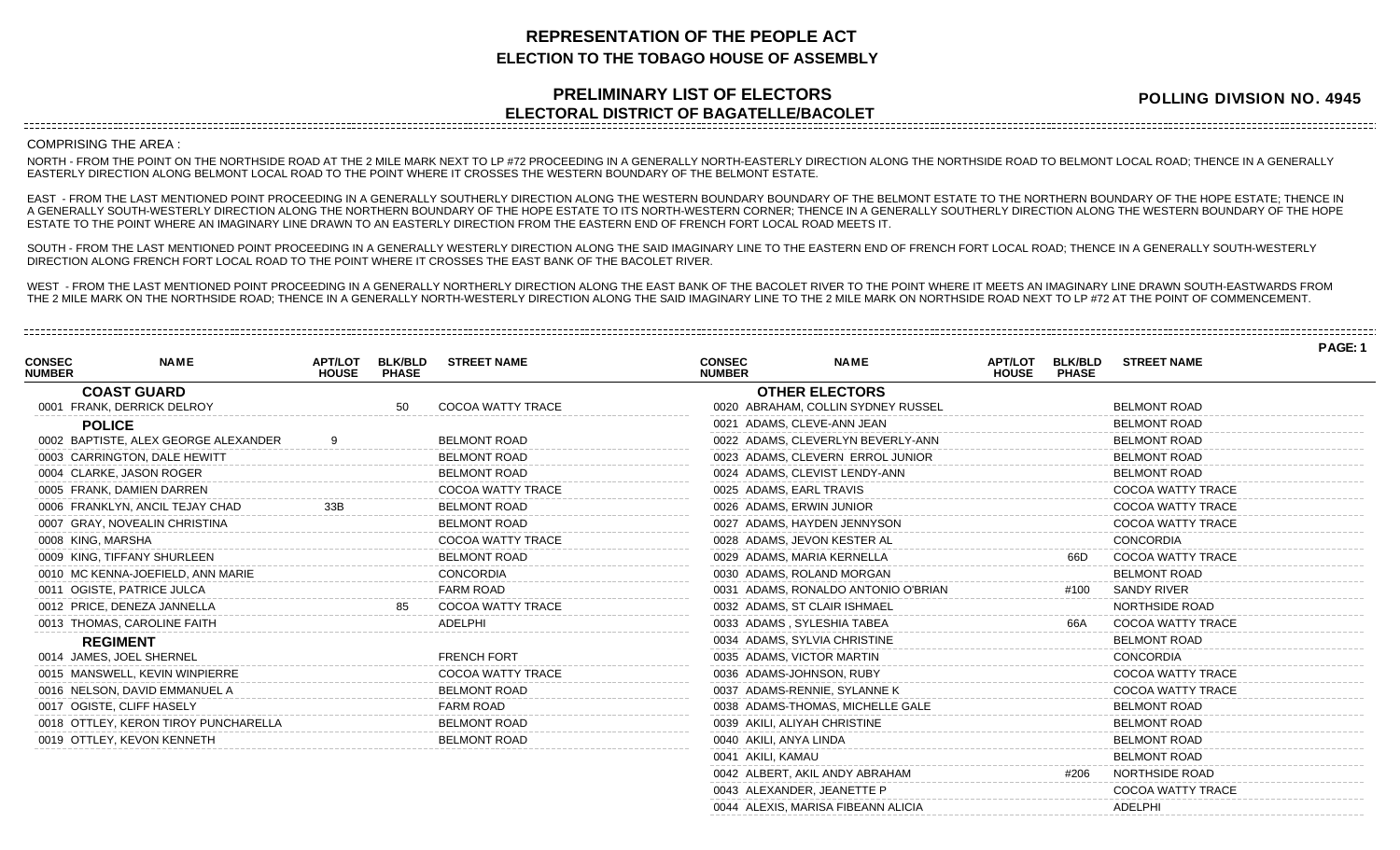| <b>CONSEC</b><br><b>NUMBER</b> | NAME                                   | <b>APT/LOT</b><br><b>HOUSE</b> | <b>BLK/BLD</b><br><b>PHASE</b> | <b>STREET NAME</b>   | <b>CONSEC</b><br><b>NUMBER</b> |                         | <b>NAME</b>                         | APT/LOT<br><b>HOUSE</b> | <b>BLK/BLD</b><br><b>PHASE</b> | <b>STREET NAME</b>   | <b>PAGE: 2</b> |
|--------------------------------|----------------------------------------|--------------------------------|--------------------------------|----------------------|--------------------------------|-------------------------|-------------------------------------|-------------------------|--------------------------------|----------------------|----------------|
|                                | 0045 ALEXIS, WENDELL DAYLON            |                                | 112                            | NORTHSIDE ROAD       |                                |                         | 0090 BAPTISTE, DEVORN BEVORN        |                         |                                | COCOA WATTY TRACE    |                |
| 0046 ALFRED, DANE              |                                        |                                |                                | <b>BELMONT ROAD</b>  |                                | 0091 BAPTISTE, ERROL    |                                     |                         |                                | <b>BELMONT ROAD</b>  |                |
|                                | 0047 ALFRED, JOEL REGINAL              |                                |                                | COCOA WATTY TRACE    |                                |                         | 0092 BAPTISTE, HILTON ALEXANDER     |                         |                                | <b>BELMONT ROAD</b>  |                |
|                                | 0048 ALFRED, KASSANDRA MICHELLE S      |                                | 118                            | CONCORDIA            |                                |                         | 0093 BAPTISTE, NORRIS RENWICK       |                         |                                | <b>FRENCH FORT</b>   |                |
|                                | 0049 ALFRED, NATALIE KENICIA           |                                |                                | <b>FARM ROAD</b>     |                                |                         | 0094 BAPTISTE, PATRICE NIKKEISHA    |                         |                                | COCOA WATTY TRACE    |                |
|                                | 0050 ALFRED, PRESLEY RENOLD            |                                |                                | BELMONT BRANCH ROAD  |                                |                         | 0095 BAPTISTE, SAQUAN PLACID JOSEPH |                         |                                | <b>CHURCH STREET</b> |                |
|                                | 0051 ALFRED, SAMUEL JOSEPH             |                                |                                | <b>BELMONT ROAD</b>  |                                |                         | 0096 BAPTISTE, SHUMAKIE SHERCON C   |                         | #128                           | NORTHSIDE ROAD       |                |
|                                | 0052 ALFRED, SEYMORE LAURENCE          | 18A                            |                                | <b>FRENCH FORT</b>   |                                |                         | 0097 BAPTISTE, TIANNA VICTORIA      |                         | 48                             | COCOA WATTY TRACE    |                |
|                                | 0053 ALFRED, STERLING FITZGERALD       | 18A                            |                                | <b>FRENCH FORT</b>   |                                |                         | 0098 BENJAMIN, RUELLE JOACHIM E     |                         |                                | <b>FRENCH FORT</b>   |                |
|                                | 0054 ALI, AKEIL JEVON AZAAD            |                                | 53B                            | <b>BELMONT ROAD</b>  |                                |                         | 0099 BILLINGHURST, JANELLE EUDANYA  |                         |                                | COCOA WATTY TRACE    |                |
|                                | 0055 ALI, SHERIFA SHEREHE S            |                                |                                | <b>BELMONT ROAD</b>  |                                | 0100 BISRAM, NALESHA    |                                     | #93                     |                                | NORTHSIDE ROAD       |                |
|                                | 0056 ALLARD, NIKITA LU-ANN D           |                                |                                | <b>BELMONT ROAD</b>  |                                | 0101 BLAKE, BRIAN JESSE |                                     |                         |                                | ADELPHI              |                |
|                                | 0057 ALLEYNE, ANDELL ERNEST            |                                |                                | CONCORDIA            |                                |                         | 0102 BLAKE, CHARLES CLINT           |                         |                                | ADELPHI              |                |
|                                | 0058 ALLEYNE, PATRICIA NICOLE          |                                | 49 B                           | <b>CHURCH STREET</b> |                                |                         | 0103 BLAKE, JASEN AUSTIN            |                         |                                | NORTHSIDE ROAD       |                |
|                                | 0059 ALLEYNE, RONALDO EMIL ISMAIL F    |                                |                                | <b>FRENCH FORT</b>   |                                |                         | 0104 BLAKE, JOSEPH JOHN             |                         |                                | <b>CONCORDIA</b>     |                |
|                                | 0060 ALLEYNE-JAMES, ANNETTE LYN MARIE  |                                |                                | NORTHSIDE ROAD       |                                | 0105 BLAKE, JOYCELYN    |                                     |                         |                                | ADELPHI              |                |
|                                | 0061 ALLEYNE-WARNER, MICHELLE A        |                                |                                | <b>BELMONT ROAD</b>  |                                |                         | 0106 BOBB, BRANDON MOSES            |                         |                                | <b>BELMONT ROAD</b>  |                |
|                                | 0062 ALLICOCK, CHYVONNE ANEELA         |                                |                                | <b>BELMONT ROAD</b>  |                                | 0107 BOBB, DAVID        |                                     |                         |                                | <b>CONCORDIA</b>     |                |
|                                | 0063 ALLICOCK, IRWIN HULBERT           |                                |                                | <b>BELMONT ROAD</b>  |                                |                         | 0108 BOBB, KNOLWIN KERNEL           |                         |                                | <b>BELMONT ROAD</b>  |                |
|                                | 0064 ALLICOCK, KARLENE SHALOMA         |                                |                                | <b>FARM ROAD</b>     |                                | 0109 BOBB, PRISCILLA    |                                     |                         |                                | <b>CONCORDIA</b>     |                |
|                                | 0065 ALMOND, CATHERINE DIANNE          |                                |                                | ADELPHI              |                                | 0110 BRANCHE, BERT A    |                                     |                         |                                | <b>BELMONT ROAD</b>  |                |
| 0066 ALMOND, CECIL             |                                        |                                |                                | ADELPHI              |                                |                         | 0111 BRANCHE, CAROLYN MONIQUE       |                         |                                | COCOA WATTY TRACE    |                |
| 0067 ALMOND, JEAN              |                                        |                                |                                | ADELPHI              |                                | 0112 BRANCHE, CYNTHIA   |                                     |                         |                                | <b>BELMONT ROAD</b>  |                |
|                                | 0068 ALMOND, NOEL WENDELL              |                                |                                | COCOA WATTY TRACE    |                                |                         | 0113 BRATHWAITE, OSHEA NEHEMIAH     |                         |                                | <b>BELMONT ROAD</b>  |                |
|                                |                                        |                                |                                | <b>BELMONT ROAD</b>  |                                |                         |                                     |                         |                                |                      |                |
|                                | 0069 ANDERSON, BRENDON JEROME          |                                |                                |                      |                                | 0114 BREMNOR, ANDRA     |                                     |                         |                                | <b>FARM ROAD</b>     |                |
|                                | 0070 ANDERSON, BRENDON NINO            | #31                            |                                | <b>BELMONT ROAD</b>  |                                |                         | 0115 BREMNOR, AVRIL LISA            |                         |                                | <b>BELMONT ROAD</b>  |                |
|                                | 0071 ANDERSON, KOBE TYRESS             |                                | #31                            | <b>FARM ROAD</b>     |                                |                         | 0116 BREMNOR, GARY DEXTER           |                         |                                | <b>FARM ROAD</b>     |                |
|                                | 0072 ARMSTRONG, COLUM JEROME F         |                                |                                | <b>FRENCH FORT</b>   |                                |                         | 0117 BREMNOR, JUNE MICHELLE         |                         |                                | <b>FARM ROAD</b>     |                |
|                                | 0073 ARMSTRONG, NATALIE TERESE         |                                |                                | <b>FRENCH FORT</b>   |                                | 0118 BREMNOR, MALENE    |                                     |                         |                                | <b>FARM ROAD</b>     |                |
|                                | 0074 ARTHUR, FREDERICK                 |                                |                                | ADELPHI              |                                |                         | 0119 BREMNOR, STACEY TRIXY MARILYN  |                         |                                | FARM ROAD            |                |
|                                | 0075 AYRES, CHERYL AGATHA              |                                |                                | <b>BELMONT ROAD</b>  |                                |                         | 0120 BREWSTER, ROMANIA TANIA C      | #73C                    |                                | COCOA WATTY TRACE    |                |
|                                | 0076 BACCHUS, ALDEN DEVON              |                                |                                | <b>FRENCH FORT</b>   |                                |                         | 0121 BRIGGS, SAMUEL ADOLPHUS        |                         |                                | <b>BELMONT ROAD</b>  |                |
|                                | 0077 BAILEY, CAROL JOSEPHINE           |                                |                                | <b>FRENCH FORT</b>   |                                | 0122 BRIZAN, KIEYN LIAM |                                     |                         |                                | <b>BELMONT ROAD</b>  |                |
|                                | 0078 BAILEY, CECIL JUNIOR              |                                |                                | <b>FRENCH FORT</b>   |                                |                         | 0123 BROOMES, JESHONE RUEL          |                         | 94                             | COCOA WATTY TRACE    |                |
|                                | 0079 BAILEY, CHARMAINE CHERYL          |                                |                                | <b>FRENCH FORT</b>   |                                |                         | 0124 BROOMES, JULIANNE ANOLDEE      |                         |                                | COCOA WATTY TRACE    |                |
|                                | 0080 BAILEY, CHIKA NARIBA              |                                |                                | <b>FRENCH FORT</b>   |                                | 0125 BROOMES, JULIEN    |                                     |                         |                                | <b>BELMONT ROAD</b>  |                |
|                                | 0081 BAILEY, CHRIS ANCIL               |                                |                                | <b>FRENCH FORT</b>   |                                |                         | 0126 BROWN-FRANKLYN, GAIL DENESI    |                         |                                | <b>BELMONT ROAD</b>  |                |
|                                | 0082 BAILEY, CURTIS PAUL               |                                |                                | <b>FRENCH FORT</b>   |                                | 0127 BUTCHER, CHESLEY   |                                     |                         |                                | ADELPHI              |                |
|                                | 0083 BAILEY, JENNIFER VERONICA D       |                                |                                | <b>FRENCH FORT</b>   |                                | 0128 BUTCHER, ERNEST    |                                     |                         |                                | ADELPHI              |                |
|                                | 0084 BAIN, DEXTER CHRISTOPHER          |                                |                                | CRADLEY              |                                |                         | 0129 BUTCHER, HERMINEASE            |                         |                                | ADELPHI              |                |
|                                | 0085 BAIN, LIZBETH JENINE              |                                |                                | CRADLEY              |                                |                         | 0130 CADIZ, KEITH OSBORNE           |                         |                                | <b>RICHARD TRACE</b> |                |
| 0086 BAIN, MIA ROSA            |                                        |                                |                                | <b>CRADLEY TRACE</b> |                                |                         | 0131 CAESAR, CARLA ROMELIA          |                         |                                | <b>FRENCH FORT</b>   |                |
|                                | 0087 BALDEO, AKEMI AKIDA ATTOMI        |                                |                                | <b>FRENCH FORT</b>   |                                |                         | 0132 CALEY, CATHERINE MILETA        |                         |                                | CONCORDIA            |                |
|                                | 0088 BALFOUR, JAHRIEL JHAMEKE JEREON J |                                |                                | <b>BELMONT ROAD</b>  |                                |                         | 0133 CAMPBELL, COLLIN ANTHONY       | #73                     |                                | COCOA WATTY TRACE    |                |
|                                | 0089 BAPTISTE, AUGUSTUS                |                                |                                | <b>FARM ROAD</b>     |                                | 0134 CAMPBELL, WAYNE    |                                     |                         | #73C                           | COCOA WATTY TRACE    |                |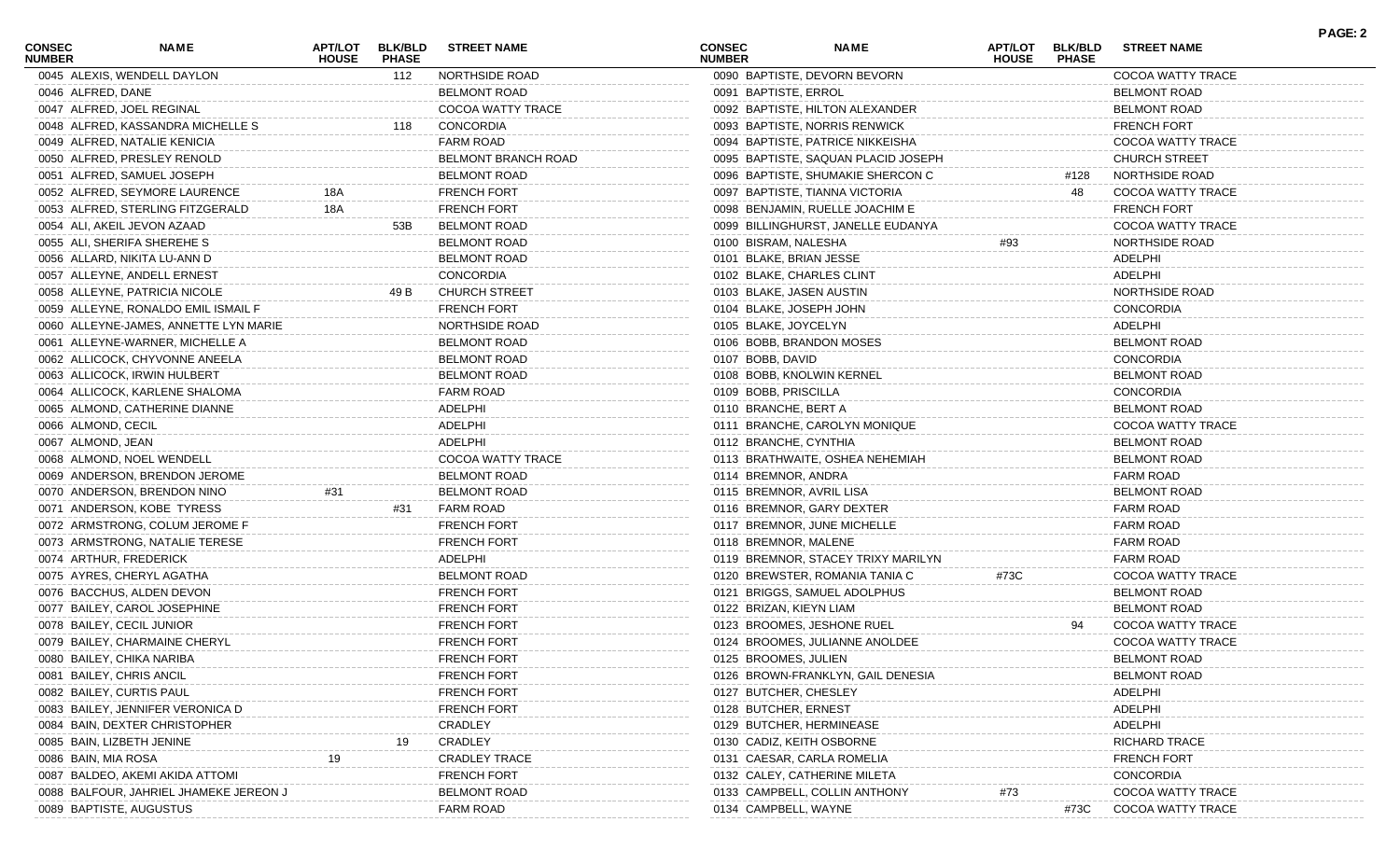| <b>CONSEC</b><br><b>NUMBER</b> | NAME                                    | APT/LOT<br><b>HOUSE</b> | <b>BLK/BLD</b><br><b>PHASE</b> | <b>STREET NAME</b>       | <b>CONSEC</b><br><b>NUMBER</b> | <b>NAME</b>                          | APT/LOT<br><b>HOUSE</b> | <b>BLK/BLD</b><br><b>PHASE</b> | <b>STREET NAME</b>   | PAGE: 3 |
|--------------------------------|-----------------------------------------|-------------------------|--------------------------------|--------------------------|--------------------------------|--------------------------------------|-------------------------|--------------------------------|----------------------|---------|
|                                | 0135 CARRINGTON, CARLA CALINE           |                         |                                | <b>BELMONT ROAD</b>      |                                | 0180 CLARKE, PETULA JULIET           |                         |                                | <b>BELMONT ROAD</b>  |         |
|                                | 0136 CARRINGTON, FARNELL                |                         |                                | <b>BELMONT ROAD</b>      |                                | 0181 CLARKE, ZELYON EMIT             |                         |                                | COCOA WATTY TRACE    |         |
|                                | 0137 CARRINGTON, KYLON HAKEEM DALE J    |                         | #7                             | <b>CHURCH STREET</b>     |                                | 0182 CLARKE-BAPTISTE, MARVA MARLENE  |                         |                                | COCOA WATTY TRACE    |         |
|                                | 0138 CATEAU TOBIAS, LYDIA               |                         |                                | <b>FARM ROAD</b>         |                                | 0183 CLINTON, RASHAD ANTHONY         |                         |                                | FARM ROAD            |         |
|                                | 0139 CATO, ANGEL ANGUS ASHBY            |                         |                                | <b>BELMONT ROAD</b>      |                                | 0184 CORBIN, DENROY RICHARD          |                         | #68                            | <b>BELMONT ROAD</b>  |         |
|                                | 0140 CATO, AULDITH ALICIA               |                         |                                | COCOA WATTY TRACE        |                                | 0185 CORBIN, GARRY ANTHONY           |                         |                                | <b>BELMONT ROAD</b>  |         |
|                                | 0141 CATO, KELVIN ATHERLY               |                         | 91                             | COCOA WATTY TRACE        |                                | 0186 CORBIN, MEGAN YVETTE            |                         |                                | <b>FARM ROAD</b>     |         |
|                                | 0142 CATO, LYSTRA CLEOPATRA             | #91                     |                                | COCOA WATTY TRACE        |                                | 0187 CORBIN, MICHAEL JUSTIN          |                         |                                | <b>FARM ROAD</b>     |         |
|                                | 0143 CHARLES, ALBERT LAWRENCE           |                         |                                | ADELPHI                  |                                | 0188 CORBIN, ROY JUNIOR              |                         |                                | <b>FARM ROAD</b>     |         |
|                                | 0144 CHARLES, ANTHONY GARTH             |                         |                                | COCOA WATTY TRACE        |                                | 0189 COWAN, HAKEEM SABION            |                         |                                | NORTHSIDE ROAD       |         |
|                                | 0145 CHARLES, BERNADETTE ESTHER         |                         |                                | ADELPHI                  |                                | 0190 COWAN, MERVYN LEMUEL            |                         |                                | <b>BELMONT ROAD</b>  |         |
|                                | 0146 CHARLES, BEVIN NEVIEN              |                         |                                | <b>FRENCH FORT</b>       |                                | 0191 COWAN-CHARLES, VICTORIA VERNA   |                         |                                | COCOA WATTY TRACE    |         |
|                                | 0147 CHARLES, CARLOS FRANKLYN           |                         |                                | COCOA WATTY TRACE        |                                | 0192 COX, HUMPHREY ENGERBERTH        |                         |                                | <b>BELMONT ROAD</b>  |         |
|                                | 0148 CHARLES, CARLOS MARK SYLVANUS      |                         |                                | ADELPHI                  |                                | 0193 COX, STACEY NICHOLE             |                         |                                | <b>CONCORDIA</b>     |         |
| 0149 CHARLES, CECILIA          |                                         |                         |                                | <b>BELMONT ROAD</b>      |                                | 0194 CRUICKSHANK, NEWTON NEWLYN      |                         |                                | COCOA WATTY TRACE    |         |
|                                | 0150 CHARLES, CRYSTAL KATHLEEN          |                         |                                | <b>FRENCH FORT</b>       |                                | 0195 CRUICKSHANK-CORBIN, MARGARET A  |                         |                                | FARM ROAD            |         |
|                                | 0151 CHARLES, CYNTHIA                   |                         |                                | ADELPHI                  |                                | 0196 CUFFIE, NICKELLIA ERICA         |                         | #14                            | ADELPHI              |         |
|                                | 0152 CHARLES, DARRION LAWRANCE          | 25                      |                                | <b>CHURCH STREET</b>     |                                | 0197 CUMMINGS, GEORGE BARTHOLOMEW    | 22                      |                                | COCOA WATTY TRACE    |         |
| 0153 CHARLES, DEBRA            |                                         |                         |                                | <b>BELMONT ROAD</b>      |                                | 0198 CUNNINGHAM, DAWSON DOMINIQUE    |                         |                                | COCOA WATTY TRACE    |         |
|                                | 0154 CHARLES, ELIZABETH AYANNA          |                         |                                | <b>CHURCH STREET</b>     |                                | 0199 CUNNINGHAM, DEAN EMMANUEL       |                         |                                | ADELPHI              |         |
|                                | 0155 CHARLES, GABRIEL MICHAEL JOEL      |                         |                                | ADELPHI                  |                                | 0200 CUNNINGHAM, DIANNE MARVA        |                         |                                | ADELPHI              |         |
|                                | 0156 CHARLES, JACQUELINE AVA            |                         |                                | COCOA WATTY TRACE        |                                | 0201 CUNNINGHAM, DURLEEN MADONNA     |                         |                                | COCOA WATTY TRACE    |         |
|                                | 0157 CHARLES, JEROME PRESTON            | #36                     |                                | COCOA WATTY TRACE        |                                | 0202 CUNNINGHAM, ENMORE EARL         |                         |                                | <b>BELMONT ROAD</b>  |         |
| 0158 CHARLES, JOSEPH           |                                         |                         |                                | <b>BELMONT ROAD</b>      |                                | 0203 CUNNINGHAM, HARRISON DEVON      | 05                      |                                | ADELPHI              |         |
|                                | 0159 CHARLES, JULIET CECILY             | LP72#46                 |                                | ADELPHI                  |                                | 0204 CUNNINGHAM, OWEN SHIRVY         |                         |                                | <b>BELMONT ROAD</b>  |         |
|                                | 0160 CHARLES, JUNIOR PHILMON            |                         |                                | COCOA WATTY TRACE        |                                | 0205 CUPID, DEBRA SHARON             |                         |                                | <b>BELMONT ROAD</b>  |         |
|                                |                                         |                         |                                | COCOA WATTY TRACE        |                                | 0206 CYRUS, DESTER KARELLE           | 58                      |                                | <b>CONCORDIA</b>     |         |
|                                | 0161 CHARLES, KARESAH NATALIA           |                         |                                |                          |                                |                                      | 98                      |                                |                      |         |
|                                | 0162 CHARLES, KENNETH                   |                         |                                | CONCORDIA                |                                | 0207 DALRYMPLE, KARITA CHIMON        |                         |                                | <b>FARM ROAD</b>     |         |
|                                | 0163 CHARLES, MAELING                   |                         |                                | <b>BELMONT ROAD</b>      |                                | 0208 DALRYMPLE, KEZIA CORRAL         |                         |                                | <b>FARM ROAD</b>     |         |
|                                | 0164 CHARLES, MARILYN                   |                         |                                | <b>BELMONT ROAD</b>      |                                | 0209 DANIEL, ALLINION ALLEION NICKAL |                         |                                | COCOA WATTY TRACE    |         |
|                                | 0165 CHARLES, MYRTLE                    |                         |                                | <b>BELMONT ROAD</b>      |                                | 0210 DANIEL, CASSIE SOPHIA           |                         |                                | <b>FARM ROAD</b>     |         |
|                                | 0166 CHARLES, NEISHA JANELLE            |                         |                                | <b>CRADLEY TRACE</b>     |                                | 0211 DANIEL, CEON CORY               |                         |                                | FARM ROAD            |         |
|                                | 0167 CHARLES, RAPHAEL ANTONIO J         |                         |                                | <b>CHURCH STREET</b>     |                                | 0212 DANIEL, FORTLEEN C              |                         |                                | ADELPHI              |         |
|                                | 0168 CHARLES, RENEIL ANTONIO KENWYN     |                         |                                | <b>FRENCH FORT</b>       |                                | 0213 DANIEL, LENNOX DEXTER           |                         |                                | COCOA WATTY TRACE    |         |
|                                | 0169 CHARLES, SHENA LATOYA              |                         |                                | CRADLEY                  |                                | 0214 DANIEL, LINTON                  |                         |                                | <b>BELMONT ROAD</b>  |         |
|                                | 0170 CHARLES, THALIBAH PATRICIA R       |                         |                                | <b>BELMONT ROAD</b>      |                                | 0215 DANIEL, REVELENO GARY           |                         |                                | NORTHSIDE ROAD       |         |
|                                | 0171 CHARLES, WENDY PATRINA             |                         |                                | COCOA WATTY TRACE        |                                | 0216 DANIEL, TYRONE MARADONA         |                         | 29                             | <b>CHURCH STREET</b> |         |
|                                | 0172 CHARLES DUNCAN, DEBBIE ALLISON     |                         |                                | COCOA WATTY TRACE        |                                | 0217 DANIEL-THOMAS, LINDA            | #5                      |                                | ADELPHI              |         |
|                                | 0173 CHARLES-JOEFIELD, DONNALIZE DESIRE |                         |                                | <b>BELMONT ROAD</b>      |                                | 0218 DANN, JANNESIA LANDA            |                         |                                | ADELPHI              |         |
|                                | 0174 CHARLES-OTTLEY, BERNADETTE         |                         |                                | <b>BELMONT ROAD</b>      |                                | 0219 DAVID, SHANELLE MARISE ASHA     | #74                     |                                | NORTHSIDE ROAD       |         |
|                                | 0175 CHASE-MAULE, MARGARET ROSE         |                         | 102                            | ADELPHI                  |                                | 0220 DAVIS, MAX DEXTER DONALD        |                         |                                | <b>SANDY RIVER</b>   |         |
|                                | 0176 CLARKE, ANTHONY CHRISTOPHER        |                         |                                | <b>COCOA WATTY TRACE</b> |                                | 0221 DE COTEAU-FRANK, REBA ANTONIA   | 51                      |                                | COCOA WATTY TRACE    |         |
|                                | 0177 CLARKE, CHERYL ELIZABETH           |                         |                                | <b>BELMONT ROAD</b>      |                                | 0222 DE FREITAS, DAVE KELVIN         |                         |                                | <b>FARM ROAD</b>     |         |
|                                | 0178 CLARKE, CLEAVON AVALON             | #18                     |                                | <b>FRENCH FORT</b>       |                                | 0223 DE SILVA, GIZELLE               |                         |                                | <b>BELMONT ROAD</b>  |         |
|                                | 0179 CLARKE, HARRY ANTHONY              |                         |                                | <b>BELMONT ROAD</b>      |                                | 0224 DE SILVA, MICHAEL               |                         |                                | <b>BELMONT ROAD</b>  |         |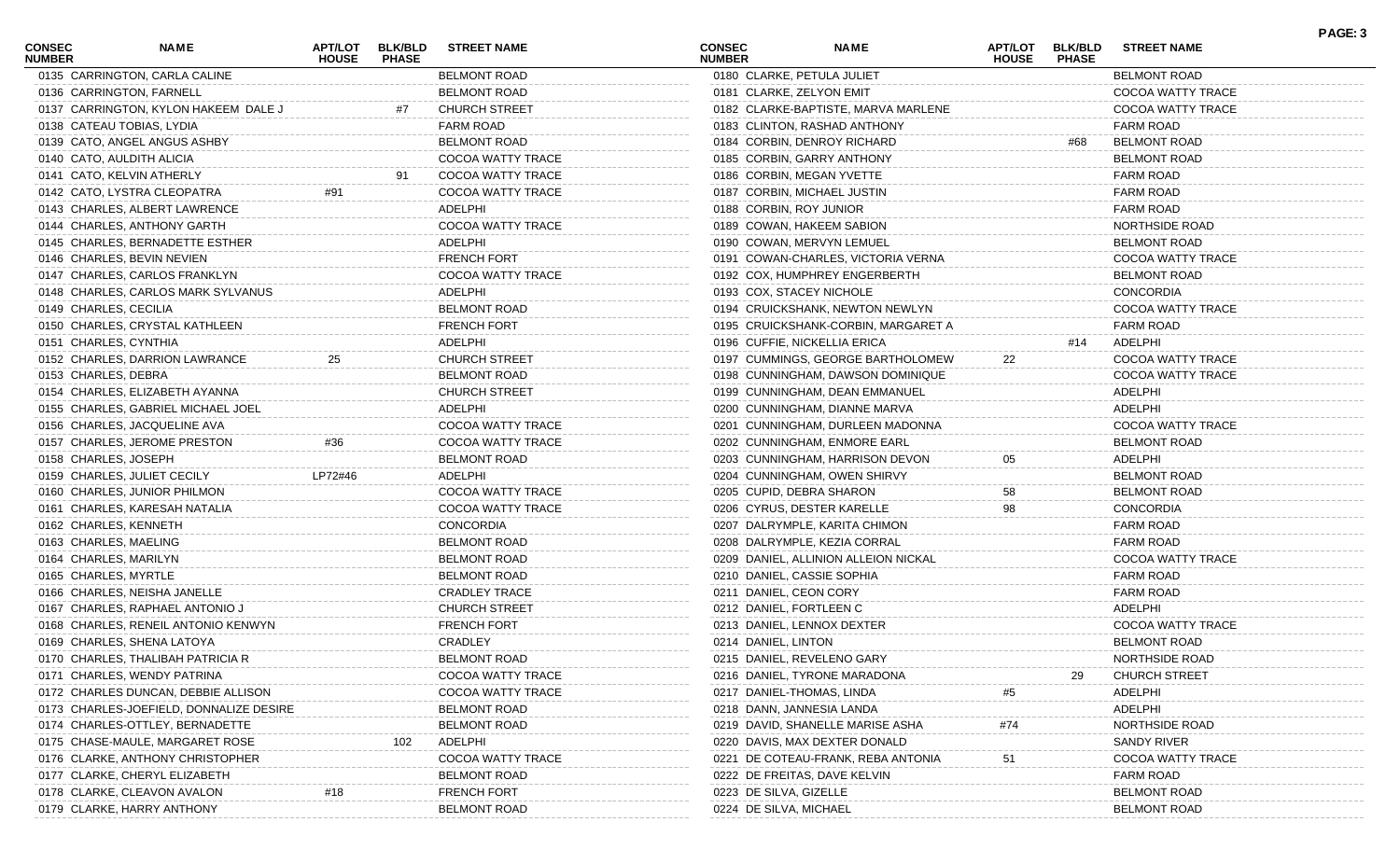| <b>CONSEC</b><br><b>NUMBER</b> | NAME                                   | APT/LOT<br><b>HOUSE</b> | <b>BLK/BLD</b><br><b>PHASE</b> | <b>STREET NAME</b>       | <b>CONSEC</b><br><b>NUMBER</b> |                           | <b>NAME</b>                           | APT/LOT<br><b>HOUSE</b> | <b>BLK/BLD</b><br><b>PHASE</b> | <b>STREET NAME</b>         | PAGE: 4 |
|--------------------------------|----------------------------------------|-------------------------|--------------------------------|--------------------------|--------------------------------|---------------------------|---------------------------------------|-------------------------|--------------------------------|----------------------------|---------|
|                                | 0225 DE SILVA, SERETSE GIZELLE         |                         | LP10                           | <b>BELMONT ROAD</b>      |                                |                           | 0270 EDWARDS, NIALL LINUS             |                         |                                | COCOA WATTY TRACE          |         |
|                                | 0226 DE SILVA, ZOE DAWN                |                         |                                | <b>BELMONT ROAD</b>      |                                | 0271 EDWARDS, SHERWIN     |                                       |                         |                                | <b>BELMONT ROAD</b>        |         |
|                                | 0227 DEMAS, DONDRÉ CHE BRANDON         |                         |                                | <b>BELMONT ROAD</b>      |                                |                           | 0272 EDWARDS, SHEZELLE ELLA           |                         | #19                            | COCOA WATTY TRACE          |         |
|                                | 0228 DENNIS, DENVER BRENDON            |                         |                                | COCOA WATTY TRACE        |                                |                           | 0273 EDWARDS, WAYNE HAYDEN            |                         |                                | <b>BELMONT ROAD</b>        |         |
| 0229 DENNIS, FRANK             |                                        |                         |                                | ADELPHI                  |                                |                           | 0274 EDWARDS SANDY, GALE VANESSA A    |                         |                                | COCOA WATTY TRACE          |         |
|                                | 0230 DENNIS, KHALFANI KHAYARI          |                         | #151                           | NORTHSIDE ROAD           |                                |                           | 0275 EDWARDS-CAMPBELL, SEMOY S        |                         |                                | COCOA WATTY TRACE          |         |
|                                | 0231 DENOON, MOSI DOMINIC ISAIAH       |                         | 74                             | NORTHSIDE ROAD           |                                |                           | 0276 EDWARDS-MC GREGOR, MAXINE L      | 65                      |                                | COCOA WATTY TRACE          |         |
|                                | 0232 DENZINE, ALBERT JOSEPH            |                         | 92                             | NORTHSIDE ROAD           |                                |                           | 0277 EDWARDS-THOMAS, MAURICIA LISELLE |                         |                                | COCOA WATTY TRACE          |         |
|                                | 0233 DES VIGNES, AKEEM ROGER           |                         |                                | <b>CHURCH STREET</b>     |                                | 0278 ELI, MERLYN JUDY     |                                       |                         |                                | <b>BELMONT ROAD</b>        |         |
|                                | 0234 DES VIGNES, ANROY DE COURCY       |                         |                                | COCOA WATTY TRACE        |                                | 0279 ELIE, GRACELINE      |                                       |                         |                                | <b>BELMONT BRANCH ROAD</b> |         |
|                                | 0235 DES VIGNES, ARITA                 |                         |                                | <b>FRENCH FORT</b>       |                                |                           | 0280 ELIE, KIMBERLY JAMILA            |                         |                                | <b>FARM ROAD</b>           |         |
|                                | 0236 DES VIGNES, DAVID DUNCAN          |                         |                                | COCOA WATTY TRACE        |                                | 0281 ELIE, ORLAND         |                                       |                         |                                | BELMONT BRANCH ROAD        |         |
| 0237 DES VIGNES, ENID          |                                        |                         |                                | <b>BELMONT ROAD</b>      |                                |                           | 0282 ELLIOTT SAMUEL, NARTHALIE        | 39A                     |                                | COCOA WATTY TRACE          |         |
|                                | 0238 DES VIGNES, GUILLAUME             |                         |                                | <b>FRENCH FORT</b>       |                                |                           | 0283 ELLIS, ANESTASHA NICOLE C A      |                         |                                | <b>CHURCH STREET</b>       |         |
|                                | 0239 DES VIGNES, INGRID VALI ANN       |                         |                                | <b>BELMONT ROAD</b>      |                                |                           | 0284 ELLIS, SHAQUILLIA STEFANIE S     |                         | #94                            | COCOA WATTY TRACE          |         |
|                                | 0240 DES VIGNES, KALYAN LISA           |                         |                                | <b>BELMONT ROAD</b>      |                                |                           | 0285 ELLIS, STEFAN LORENZO N          |                         | 94                             | COCOA WATTY TRACE          |         |
|                                | 0241 DES VIGNES, KENDOL CLINT          |                         |                                | COCOA WATTY TRACE        |                                | 0286 ESTWICK, DANE EZRA   |                                       |                         |                                | <b>BELMONT ROAD</b>        |         |
|                                | 0242 DES VIGNES, SHARON KAREN          |                         |                                | <b>BELMONT ROAD</b>      |                                |                           | 0287 FARRELL-PRESCOD, DELORES         |                         |                                | <b>BELMONT ROAD</b>        |         |
|                                | 0243 DES VIGNES, SHERRY-ANN NICOLE     | 118                     |                                | CONCORDIA                |                                |                           | 0288 FERGUSON, DARREN JESSE           |                         |                                | <b>CONCORDIA</b>           |         |
|                                | 0244 DES VIGNES PIERRE, WENDY-ANN GAIL |                         |                                | <b>COCOA WATTY TRACE</b> |                                |                           | 0289 FERGUSON, GLENVILLE              |                         |                                | <b>CONCORDIA</b>           |         |
|                                | 0245 DOUGLAS, DAMON DAVE               |                         |                                | <b>BELMONT ROAD</b>      |                                |                           | 0290 FERGUSON, GLENVILLE JR RALEIGH   |                         | 94                             | CONCORDIA                  |         |
|                                | 0246 DOUGLAS-ADAMS, DALIA NATALIE H    |                         |                                | COCOA WATTY TRACE        |                                |                           | 0291 FERGUSON, JEROME GREGORY         | #94                     |                                | <b>CONCORDIA</b>           |         |
|                                | 0247 DUKE, AVION AVANELLE              |                         |                                | ADELPHI                  |                                |                           | 0292 FERGUSON-EASTMAN, CANDICE T      | 94                      |                                | <b>CONCORDIA</b>           |         |
|                                | 0248 DUKE, MIGUEL SHAKEEL A            |                         |                                | <b>BELMONT ROAD</b>      |                                |                           | 0293 FERGUSON-GOPAUL, GLENNEISHA L C  |                         |                                | <b>CONCORDIA</b>           |         |
|                                |                                        |                         |                                | <b>FARM ROAD</b>         |                                |                           |                                       |                         |                                |                            |         |
|                                | 0249 DUNCAN, ANDERSON CHRISTON         |                         |                                |                          |                                |                           | 0294 FLETCHER-RIBEIRO, GLORIA M N     |                         | 43.                            | <b>FRENCH FORT</b>         |         |
|                                | 0250 DUNCAN, CAMELLA EMRIS             |                         |                                | COCOA WATTY TRACE        |                                |                           | 0295 FONROSE, KIRK TAVERN D           |                         |                                | <b>BELMONT ROAD</b>        |         |
|                                | 0251 DUNCAN, EEMANUEL NICOSY A.        |                         |                                | <b>BELMONT ROAD</b>      |                                |                           | 0296 FONTAINE, DIANNE SHIRLEY         |                         |                                | SANDY RIVER                |         |
|                                | 0252 DUNCAN, JACQUELINE                |                         |                                | <b>FARM ROAD</b>         |                                |                           | 0297 FORBES, ALONZO JABARI JOSIAH     |                         | #24                            | SANDY RIVER                |         |
|                                | 0253 DUNCAN, JAMEELA ANDRA ANDI-ANN    |                         |                                | <b>FARM ROAD</b>         |                                |                           | 0298 FORBES, BERTRAM WENDELL          |                         |                                | <b>CHURCH STREET</b>       |         |
|                                | 0254 DUNCAN, JOSEPH SONNY              |                         |                                | <b>BELMONT ROAD</b>      |                                | 0299 FORBES, HEREN        |                                       |                         |                                | ADELPHI                    |         |
|                                | 0255 DUNCAN, MARLON EMMANUEL           |                         |                                | <b>COCOA WATTY TRACE</b> |                                | 0300 FORBES, JENELLE      |                                       |                         |                                | <b>BELMONT ROAD</b>        |         |
| 0256 DUNCAN, OLGA              |                                        |                         |                                | <b>BELMONT ROAD</b>      |                                |                           | 0301 FORBES, KEMMI ALBERTA            |                         |                                | <b>BELMONT ROAD</b>        |         |
|                                | 0257 DUNCAN, WILETTE ELQUEMEDO         |                         |                                | COCOA WATTY TRACE        |                                | 0302 FORBES, OLIVE ANN    |                                       |                         |                                | <b>BELMONT ROAD</b>        |         |
|                                | 0258 DURANT-BRATHWAITE, DANNIA CRESCEN |                         | #52                            | <b>BELMONT ROAD</b>      |                                |                           | 0303 FORBES, TERON AKEEL              |                         |                                | <b>BELMONT ROAD</b>        |         |
|                                | 0259 EASTMAN, SHANNELLE LORENCIA A     |                         |                                | <b>RICHARD TRACE</b>     |                                |                           | 0304 FORBES, TYRELL ADRIAN            |                         |                                | <b>BELMONT ROAD</b>        |         |
|                                | 0260 EDWARDS, AKIL DONNIE              |                         |                                | <b>CRADLEY TRACE</b>     |                                |                           | 0305 FORBES-JOSEPH, BEVERLY           |                         | 27                             | <b>BELMONT ROAD</b>        |         |
|                                | 0261 EDWARDS, ALLISTER FREDERICK       |                         |                                | <b>BELMONT ROAD</b>      |                                |                           | 0306 FORDE-DOUGLAS, WAVENEY           |                         |                                | <b>BELMONT ROAD</b>        |         |
|                                | 0262 EDWARDS, ANDY ANDERSON BRYAN W    |                         |                                | <b>BELMONT ROAD</b>      |                                |                           | 0307 FOSTER-RAMSEY, SHERRY-ANN MARVA  |                         |                                | ADELPHI                    |         |
|                                | 0263 EDWARDS, CURLAN KIRTSEN           |                         |                                | <b>BELMONT ROAD</b>      |                                |                           | 0308 FOURNILLIER, SHERWIN RICARDO     | 18A                     |                                | <b>FRENCH FORT</b>         |         |
|                                | 0264 EDWARDS, FLOYD HANSEL             |                         |                                | <b>BELMONT ROAD</b>      |                                |                           | 0309 FOURNILLIER ALFRED, CHERRYL M    |                         |                                | <b>FRENCH FORT</b>         |         |
|                                | 0265 EDWARDS, JAZTHIA TKIAH            |                         |                                | COCOA WATTY TRACE        |                                |                           | 0310 FRANCIS, DESIREE LAVAUGHN        |                         |                                | CONCORDIA                  |         |
|                                | 0266 EDWARDS, KERON GARY NICHOLAS S    |                         |                                | BELMONT ROAD             |                                | 0311 FRANCIS, KERN JOEL J |                                       |                         |                                | <b>BELMONT ROAD</b>        |         |
|                                | 0267 EDWARDS, KEVIN PHILLIP            |                         |                                | ADELPHI                  |                                |                           | 0312 FRANCIS, KURT CURNETTE M         |                         |                                | <b>BELMONT ROAD</b>        |         |
|                                | 0268 EDWARDS, LESTON                   |                         | 61                             | COCOA WATTY TRACE        |                                |                           | 0313 FRANK, ALDENSIA FELISHA          |                         |                                | <b>FRENCH FORT</b>         |         |
|                                | 0269 EDWARDS, LINDSAY MARCUS           |                         |                                | COCOA WATTY TRACE        |                                | 0314 FRANK, DALE DEVON    |                                       |                         |                                | COCOA WATTY TRACE          |         |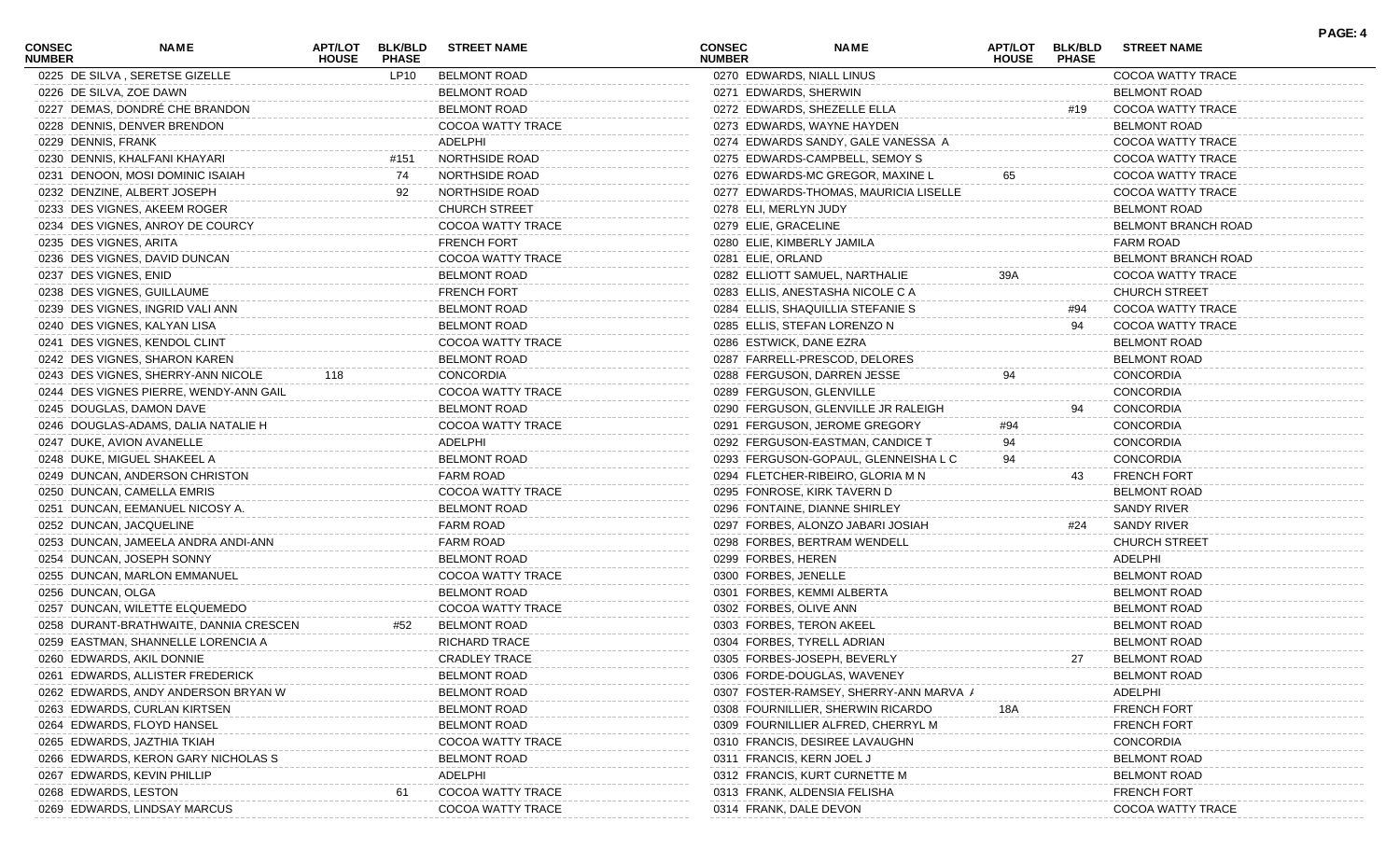| <b>CONSEC</b><br><b>NUMBER</b> | NAME                                                            | <b>APT/LOT</b><br><b>HOUSE</b> | <b>BLK/BLD</b><br><b>PHASE</b> | <b>STREET NAME</b>   | <b>CONSEC</b><br><b>NUMBER</b> |                          | <b>NAME</b>                          | APT/LOT<br><b>HOUSE</b> | <b>BLK/BLD</b><br><b>PHASE</b> | <b>STREET NAME</b>       | PAGE: 5 |
|--------------------------------|-----------------------------------------------------------------|--------------------------------|--------------------------------|----------------------|--------------------------------|--------------------------|--------------------------------------|-------------------------|--------------------------------|--------------------------|---------|
|                                | 0315 FRANK, DAVID DEON GASTON                                   |                                |                                | COCOA WATTY TRACE    |                                | 0360 GEORGE, JEAN        |                                      |                         |                                | <b>BELMONT ROAD</b>      |         |
|                                | 0316 FRANK, DONALD SYLVESTER                                    |                                |                                | <b>BELMONT ROAD</b>  |                                |                          | 0361 GEORGE, LEMUEL JABARIE          |                         | #41                            | FARM ROAD                |         |
|                                | 0317 FRANK, JOEL RICARDO                                        |                                |                                | <b>BELMONT ROAD</b>  |                                | 0362 GEORGE, LENORA      |                                      |                         |                                | <b>BELMONT ROAD</b>      |         |
|                                | 0318 FRANK-HAYNES, ALLICIA                                      |                                |                                | ADELPHI              |                                |                          | 0363 GEORGE, MELESA ORDETH           |                         |                                | <b>CONCORDIA</b>         |         |
|                                | 0319 FRANKLYN, ABIGAIL MILCAH                                   |                                |                                | <b>BELMONT ROAD</b>  |                                |                          | 0364 GEORGE, STACEY ANN V            |                         |                                | <b>CONCORDIA</b>         |         |
|                                | 0320 FRANKLYN, AKEEM MYRON                                      |                                |                                | <b>CHURCH STREET</b> |                                |                          | 0365 GEORGE, TANISHA CHELSEA DAYSHA  | #27                     |                                | <b>BELMONT ROAD</b>      |         |
|                                | 0321 FRANKLYN, AKESHON MARK                                     |                                |                                | <b>BELMONT ROAD</b>  |                                | 0366 GIBBS, KAILYN LOVE  |                                      | LP# 90                  |                                | <b>NORTHSIDE ROAD</b>    |         |
|                                | 0322 FRANKLYN, ANDELL ADONIS LEROY                              |                                |                                | <b>BELMONT ROAD</b>  |                                | 0367 GIBBS, KEITH JUNIOR |                                      |                         |                                | NORTHSIDE ROAD           |         |
|                                | 0323 FRANKLYN, ANSELM                                           |                                |                                | <b>BELMONT ROAD</b>  |                                |                          | 0368 GILL, ANASTASIA GLADYS          | 19                      |                                | RICHARD TRACE            |         |
|                                | 0324 FRANKLYN, ANTONIO                                          |                                |                                | <b>BELMONT ROAD</b>  |                                | 0369 GLASGOW, COLIN I    |                                      |                         |                                | <b>MASON HALL</b>        |         |
|                                | 0325 FRANKLYN, AYESHA MARY                                      | 9D                             |                                | <b>BELMONT ROAD</b>  |                                |                          | 0370 GODDARD, PATRICIA ANTOINETTE    |                         |                                | <b>CONCORDIA</b>         |         |
|                                | 0326 FRANKLYN, BUSTER                                           |                                |                                | <b>BELMONT ROAD</b>  |                                | 0371 GOOPTAR, SUNITA     |                                      |                         |                                | <b>CRADLEY TRACE</b>     |         |
| 0327 FRANKLYN, DANIEL          |                                                                 |                                |                                | <b>BELMONT ROAD</b>  |                                |                          | 0372 GORDON, SIMOYE KEISHA           |                         |                                | NORTHSIDE ROAD           |         |
|                                | 0328 FRANKLYN, DANIELLA KIM                                     | 9D                             |                                | <b>CHURCH STREET</b> |                                |                          | 0373 GRAHAM, AKEEM BRANDON           |                         |                                | COCOA WATTY TRACE        |         |
|                                | 0329 FRANKLYN, DELON DARIUS                                     |                                |                                | <b>BELMONT ROAD</b>  |                                |                          | 0374 GRAHAM, CLAUDETTE ROSANA        |                         |                                | <b>BELMONT ROAD</b>      |         |
|                                | 0330 FRANKLYN, DENZIL RENALDO                                   |                                |                                | <b>BELMONT ROAD</b>  |                                | 0375 GRAHAM, JUDITH      |                                      |                         |                                | <b>BELMONT ROAD</b>      |         |
|                                | 0331 FRANKLYN, GABRIEL RODNEY                                   |                                |                                | <b>BELMONT ROAD</b>  |                                |                          | 0376 GRAHAM, MARCIA SYRA             |                         |                                | <b>BELMONT ROAD</b>      |         |
|                                | 0332 FRANKLYN, GLORIA                                           |                                |                                | <b>BELMONT ROAD</b>  |                                |                          | 0377 GRANDERSON, HENRY A R           |                         |                                | COCOA WATTY TRACE        |         |
|                                | 0333 FRANKLYN, JOSANNE DEBRA-LEE                                |                                | 33B                            | <b>BELMONT ROAD</b>  |                                |                          | 0378 GRANDERSON, KWAME               |                         |                                | ADELPHI                  |         |
|                                | 0334 FRANKLYN, JOSEPHINE                                        |                                |                                | <b>BELMONT ROAD</b>  |                                |                          | 0379 GRANT, KESIA ASHAKI             |                         |                                | <b>RICHARD TRACE</b>     |         |
| 0335 FRANKLYN, KARL            |                                                                 |                                |                                | <b>BELMONT ROAD</b>  |                                |                          | 0380 GRANT, MONICA MERLE             |                         |                                | <b>RICHARD TRACE</b>     |         |
|                                | 0336 FRANKLYN, KLEN KALED NEWMAN                                |                                |                                | <b>BELMONT ROAD</b>  |                                |                          | 0381 GRAY, LESLIE RICHARD            |                         |                                | <b>FRENCH FORT</b>       |         |
|                                | 0337 FRANKLYN, LAWRENCE                                         |                                |                                | <b>BELMONT ROAD</b>  |                                |                          | 0382 GRAY, LYNNIS TAMARA             |                         |                                | <b>BELMONT ROAD</b>      |         |
|                                | 0338 FRANKLYN, MARILYN STACEY                                   |                                |                                | <b>BELMONT ROAD</b>  |                                | 0383 GRAY, STREVERNS     |                                      |                         |                                | <b>BELMONT ROAD</b>      |         |
|                                | 0339 FRANKLYN, MIGUILL DANIEL                                   |                                |                                | <b>CHURCH STREET</b> |                                | 0384 GRAY, VAULINE ELSA  |                                      |                         |                                | <b>FRENCH FORT</b>       |         |
|                                |                                                                 |                                |                                |                      |                                |                          |                                      |                         |                                |                          |         |
|                                | 0340 FRANKLYN, ORNELLA LIANNE<br>0341 FRANKLYN, PHENNELLA KEZIA |                                |                                | <b>BELMONT ROAD</b>  |                                | 0385 GRAY, VICTOR TIMON  |                                      |                         |                                | <b>BELMONT ROAD</b>      |         |
|                                |                                                                 | 23                             |                                | <b>CHURCH STREET</b> |                                |                          | 0386 GREEN, JACQUELINE CHARMAINE     |                         |                                | <b>BELMONT ROAD</b>      |         |
|                                | 0342 FRANKLYN, RENÉ ADRIAN LAWRENCE                             |                                |                                | ADELPHI              |                                |                          | 0387 GREENIDGE, ESTHER ELIZABETH     |                         |                                | <b>FARM ROAD</b>         |         |
|                                | 0343 FRANKLYN, SIR KARL LEEVAN                                  | #23                            |                                | <b>CHURCH STREET</b> |                                |                          | 0388 GREENIDGE, EVA ELMA             |                         |                                | <b>BELMONT ROAD</b>      |         |
|                                | 0344 FRANKLYN, TAMAR JASELLE                                    | #9                             |                                | <b>CHURCH STREET</b> |                                |                          | 0389 GREENIDGE, NADINE PAULA         |                         |                                | <b>BELMONT ROAD</b>      |         |
|                                | 0345 FRANKLYN, URIC LINCOLN                                     |                                |                                | <b>BELMONT ROAD</b>  |                                |                          | 0390 GREENIDGE-ANDERSON, EILEEN E    |                         |                                | <b>BELMONT ROAD</b>      |         |
|                                | 0346 FRANKLYN-BERRY, SANDRA MARILYN                             |                                |                                | <b>BELMONT ROAD</b>  |                                |                          | 0391 GRIFFITH, KADISHA SHERECE MARIE |                         |                                | ADELPHI                  |         |
|                                | 0347 FRANKLYN-MAXIME, AARIKA M                                  |                                |                                | <b>BELMONT ROAD</b>  |                                |                          | 0392 GRIMSHAW, ANDRA MONICA          |                         |                                | <b>BELMONT ROAD</b>      |         |
|                                | 0348 FRASER, MARION ESTERLYN                                    |                                |                                | COCOA WATTY TRACE    |                                |                          | 0393 GRIMSHAW, CURLON LINDSAY        |                         | 14                             | <b>BELMONT ROAD</b>      |         |
|                                | 0349 FRASER-FRANK, BERNADETTE P                                 |                                |                                | <b>MASON HALL</b>    |                                |                          | 0394 GRIMSHAW, DELMAR SHELLFORD      | 14                      |                                | <b>BELMONT ROAD</b>      |         |
|                                | 0350 FREDERICK, NATHANIEL                                       |                                |                                | ADELPHI              |                                |                          | 0395 GRIMSHAW, DILLON DAVE           |                         | 14                             | <b>BELMONT ROAD</b>      |         |
|                                | 0351 GANTEAUME, JAMILLE NATAKEE                                 |                                |                                | <b>FRENCH FORT</b>   |                                |                          | 0396 GRIMSHAW, KENNETH               |                         |                                | <b>BELMONT ROAD</b>      |         |
|                                | 0352 GARCIA, GRACIELA MERCEDES                                  |                                |                                | CONCORDIA            |                                |                          | 0397 GRIMSHAW, KEON NEKERO C         |                         | #14                            | <b>BELMONT ROAD</b>      |         |
|                                | 0353 GARCIA, LIAM RICARDO MARK                                  |                                |                                | ADELPHI              |                                |                          | 0398 GRIMSHAW, KERN LENNOX KEITH     |                         |                                | <b>CHURCH STREET</b>     |         |
|                                | 0354 GARCIA, RUEDYNE CHRISTINA                                  |                                |                                | <b>FRENCH FORT</b>   |                                |                          | 0399 GRIMSHAW, LINDSAY DAVE          |                         |                                | <b>BELMONT ROAD</b>      |         |
|                                | 0355 GARDINER, ANTON AKEMO JUNIOR                               |                                |                                | <b>CHURCH STREET</b> |                                |                          | 0400 GUNN EDWARDS, ETHLYN            |                         | 61                             | <b>COCOA WATTY TRACE</b> |         |
|                                | 0356 GEORGE, AMANDA WHITNEY                                     |                                |                                | <b>FARM ROAD</b>     |                                | 0401 GUY, AISHA SHAYLA   |                                      |                         |                                | <b>BELMONT ROAD</b>      |         |
|                                | 0357 GEORGE, ANTHONY REGINAL                                    |                                |                                | <b>BELMONT ROAD</b>  |                                | 0402 GUY, DERICK DAVE    |                                      |                         |                                | <b>BELMONT ROAD</b>      |         |
|                                | 0358 GEORGE, AQUIL DAVIDSON AQUINO                              |                                |                                | CONCORDIA            |                                | 0403 GUY, HARVEY TYRON   |                                      |                         |                                | COCOA WATTY TRACE        |         |
| 0359 GEORGE, JASE              |                                                                 |                                |                                | COCOA WATTY TRACE    |                                |                          | 0404 GUY, KRISTAL SHELLY-ANN         |                         | #25                            | <b>CHURCH STREET</b>     |         |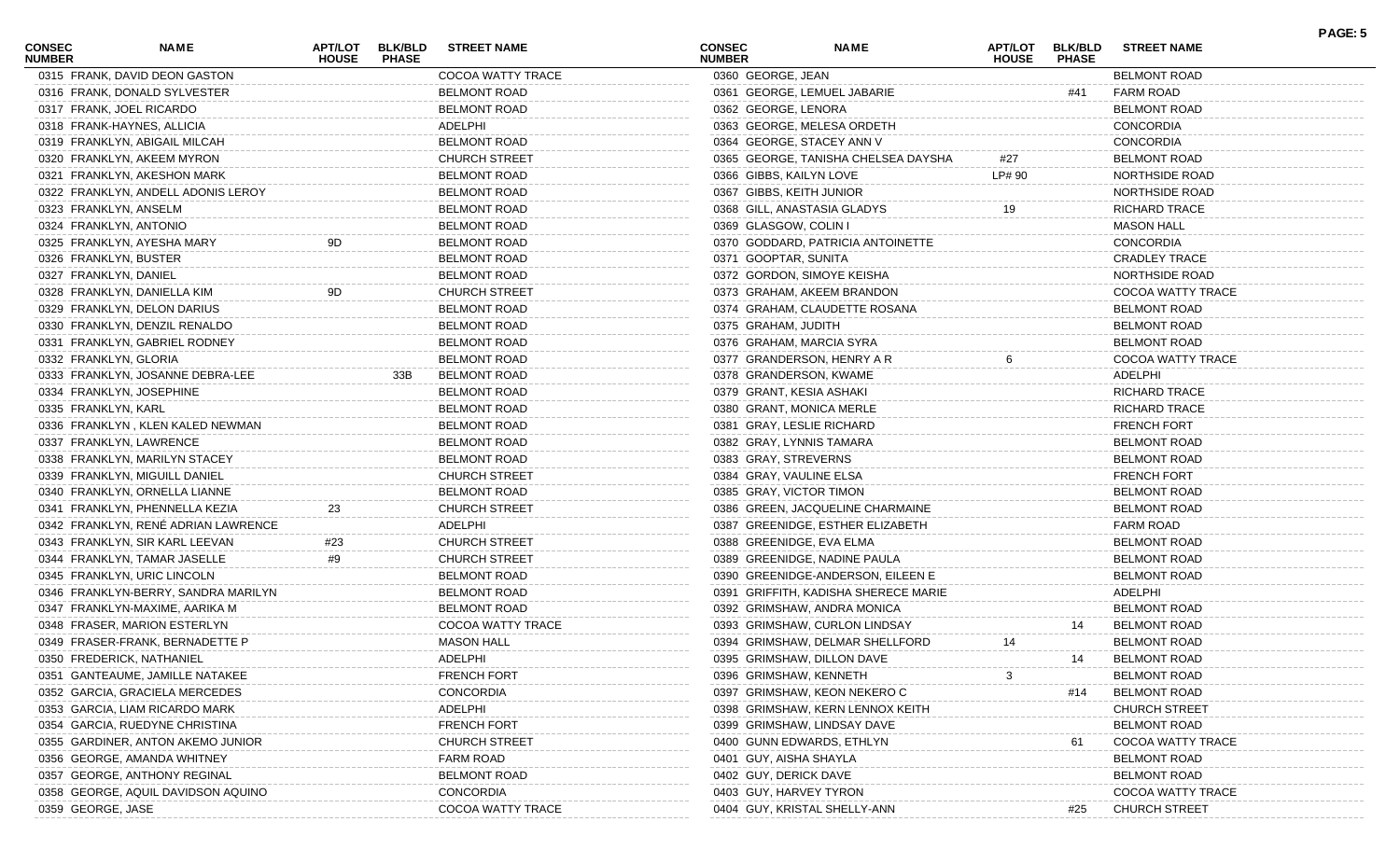| CONSEC<br><b>NUMBER</b> | <b>NAME</b>                       | <b>APT/LOT</b><br><b>HOUSE</b> | <b>BLK/BLD</b><br><b>PHASE</b> | <b>STREET NAME</b>   | <b>CONSEC</b><br><b>NUMBER</b> |                     | <b>NAME</b>                             | APT/LOT<br><b>HOUSE</b> | <b>BLK/BLD</b><br><b>PHASE</b> | <b>STREET NAME</b>       | PAGE: 6 |
|-------------------------|-----------------------------------|--------------------------------|--------------------------------|----------------------|--------------------------------|---------------------|-----------------------------------------|-------------------------|--------------------------------|--------------------------|---------|
|                         | 0405 GUY, SELBY CARISTON          |                                |                                | <b>RICHARD TRACE</b> |                                |                     | 0450 ISAAC, MATTHEW GEORGE              |                         |                                | NORTHSIDE ROAD           |         |
|                         | 0406 HAMILTON, MICKELLA           |                                |                                | <b>RICHARD TRACE</b> |                                |                     | 0451 ISAAC-WERNER, EMRIS CHIRMIN        |                         |                                | <b>CONCORDIA</b>         |         |
|                         | 0407 HAMILTON, SEETA DEVI         |                                |                                | <b>BELMONT ROAD</b>  |                                |                     | 0452 JACK, AVENELLE CADEDRA             |                         |                                | ADELPHI                  |         |
|                         | 0408 HARRACKSINGH, ANNGINE        |                                |                                | <b>FARM ROAD</b>     |                                |                     | 0453 JACK, DARION BRANDON               |                         |                                | ADELPHI                  |         |
|                         | 0409 HAYDES, LEON SHERWYNE        |                                | 28                             | <b>BELMONT ROAD</b>  |                                |                     | 0454 JACK, ROMANIQUE TWYLA              | #18A                    |                                | <b>FRENCH FORT</b>       |         |
|                         | 0410 HAYNES, ANTHONY EVANS        |                                |                                | ADELPHI              |                                |                     | 0455 JACK, TAMIKA AKEISHA               |                         |                                | <b>CRADLEY TRACE</b>     |         |
|                         | 0411 HENRY, ANGELLE A             |                                |                                | COCOA WATTY TRACE    |                                |                     | 0456 JACK ALFRED, AMANDA KAREN          |                         |                                | <b>FRENCH FORT</b>       |         |
|                         | 0412 HENRY, ANNETTE MERLE         |                                |                                | ADELPHI              |                                |                     | 0457 JACKSON, EUGENE GLENROY            |                         |                                | <b>BELMONT ROAD</b>      |         |
| 0413 HENRY, CURTIS      |                                   |                                |                                | ADELPHI              |                                |                     | 0458 JACKSON, JEFFREY M K               |                         |                                | <b>BELMONT ROAD</b>      |         |
|                         | 0414 HENRY, CURTIS DAVID          |                                |                                | <b>BELMONT ROAD</b>  |                                |                     | 0459 JACKSON-TRIM, MILCAH               |                         |                                | ADELPHI                  |         |
|                         | 0415 HENRY, DEMISHA MOESHA S K    |                                |                                | ADELPHI              |                                | 0460 JACOB, GARTH   |                                         |                         |                                | <b>BELMONT ROAD</b>      |         |
|                         | 0416 HENRY, DEXTER DESMOND        |                                |                                | ADELPHI              |                                |                     | 0461 JAMES, ASHAWN KELVIN YANIQUE       |                         |                                | <b>FRENCH FORT</b>       |         |
|                         | 0417 HENRY, EVELYN ANN-MARIE      |                                |                                | <b>BELMONT ROAD</b>  |                                |                     | 0462 JAMES, DENROY DALSTON              |                         |                                | ADELPHI                  |         |
|                         | 0418 HENRY, GILLIAN ANTOINETTE    |                                |                                | COCOA WATTY TRACE    |                                |                     | 0463 JAMES, KESHON KURT                 |                         |                                | NORTHSIDE ROAD           |         |
|                         | 0419 HENRY, IRWIN MICHAEL         |                                |                                | <b>BELMONT ROAD</b>  |                                |                     | 0464 JAMES, RAYMOND RADCLIFF            |                         |                                | <b>FRENCH FORT</b>       |         |
|                         | 0420 HENRY, KACIE DIANDRA         |                                |                                | COCOA WATTY TRACE    |                                |                     | 0465 JAMES, ROOSEVELT                   |                         |                                | <b>FRENCH FORT</b>       |         |
|                         | 0421 HENRY, LEAONARD ERAMY        |                                |                                | <b>BELMONT ROAD</b>  |                                |                     | 0466 JAMES, RUBY ANGELA                 |                         |                                | <b>BELMONT ROAD</b>      |         |
| 0422 HENRY, MONICA      |                                   |                                |                                | ADELPHI              |                                |                     | 0467 JAMES, SHELLY ANN ANTIONETTE       |                         |                                | <b>CONCORDIA</b>         |         |
|                         | 0423 HENRY, ROGER STEVE           |                                |                                | NORTHSIDE ROAD       |                                |                     | 0468 JAMES, SHERMA KARLENE              |                         |                                | <b>FRENCH FORT</b>       |         |
| 0424 HENRY, SHAWN       |                                   |                                |                                | <b>BELMONT ROAD</b>  |                                |                     | 0469 JAMES, SHERRIDON ROOSEVELT         |                         |                                | <b>FRENCH FORT</b>       |         |
|                         | 0425 HENRY DES VIGNES, ANNIE IVA  |                                |                                | COCOA WATTY TRACE    |                                | 0470 JOB, ASTRA     |                                         |                         |                                | ADELPHI                  |         |
|                         | 0426 HENRY ROBERTS, BRENDA        |                                |                                | NORTHSIDE ROAD       |                                |                     | 0471 JOEFIELD, CHENOA GABRIELLE         |                         |                                | NORTHSIDE ROAD           |         |
|                         | 0427 HENRY-MANSWELL, LAFFESHA S K |                                |                                | ADELPHI              |                                |                     | 0472 JOEFIELD, CHERISE TRISKA           |                         |                                | <b>FARM ROAD</b>         |         |
|                         | 0428 HENRY-MAYERS, AVERNELLE A    | 93                             |                                | COCOA WATTY TRACE    |                                |                     | 0473 JOEFIELD, DWAYNE KWAME             |                         |                                | FARM ROAD                |         |
|                         | 0429 HILLS, CHEZELLE CHERISSA     |                                |                                | <b>BELMONT ROAD</b>  |                                |                     | 0474 JOEFIELD, JUDAH SHIRWAYNE          |                         |                                | FARM ROAD                |         |
|                         | 0430 HILLS, CHEZLON CHEROLD       |                                | 9A                             | <b>BELMONT ROAD</b>  |                                |                     | 0475 JOEFIELD, JUSTIN DOMINIC MARC      |                         |                                | MC KENNA'S VALE          |         |
|                         | 0431 HISLOP, LINDEN THOMAS        |                                |                                | <b>BELMONT ROAD</b>  |                                |                     | 0476 JOEFIELD COLLETT, EDITH ELIZABETH  |                         |                                | <b>BELMONT ROAD</b>      |         |
|                         | 0432 HISLOP, ROGER DIRK           |                                |                                | <b>BELMONT ROAD</b>  |                                |                     | 0477 JOEFIELD-PIERRE, CHENICE LA SHANVE |                         |                                | FARM ROAD                |         |
|                         | 0433 HOLDER, KEON EDWIN           |                                |                                | <b>FARM ROAD</b>     |                                |                     | 0478 JOHN, AKEISHA AVA                  |                         |                                | NORTHSIDE ROAD           |         |
|                         | 0434 HONORE, LAWRENCE DAVE        |                                |                                | <b>BELMONT ROAD</b>  |                                |                     | 0479 JOHN, AREN ALANO                   |                         |                                | <b>CRADLEY TRACE</b>     |         |
|                         | 0435 HOSEIN PIERRE, ZAMINA        | 117                            |                                | <b>BELMONT ROAD</b>  |                                |                     | 0480 JOHN BUTCHER, JULIET               |                         |                                | ADELPHI                  |         |
|                         | 0436 HOYTE, CANDIDUS TECHLON      |                                |                                | COCOA WATTY TRACE    |                                |                     | 0481 JOHN-CATO, NATASHA NATALIE R       |                         |                                | COCOA WATTY TRACE        |         |
|                         | 0437 HUGHES, CORLEATHA            |                                |                                | <b>CRADLEY TRACE</b> |                                |                     | 0482 JOHNSON, ALAIN LLOYD SEAN          |                         |                                | <b>BELMONT ROAD</b>      |         |
|                         | 0438 IIVONEN, CAROL ANN CHRISTINE |                                |                                | <b>BELMONT ROAD</b>  |                                |                     | 0483 JOHNSON, ALYSA JANIQUE             |                         |                                | <b>BELMONT ROAD</b>      |         |
|                         | 0439 INNIS, RAYMOND L             |                                |                                | ADELPHI              |                                |                     | 0484 JOHNSON, EZRA WATSON               |                         |                                | COCOA WATTY TRACE        |         |
| 0440 INNISS, CURTIS     |                                   |                                |                                | ADELPHI              |                                |                     | 0485 JOHNSON, KERN KIRTSON              |                         |                                | FARM ROAD                |         |
|                         | 0441 INNISS, GEORGE JACKMAN       |                                |                                | <b>BELMONT ROAD</b>  |                                |                     | 0486 JOHNSON, LLOYD JOSEPH JNR          |                         |                                | <b>BELMONT ROAD</b>      |         |
|                         | 0442 INNISS, JELESE DONA JOELINE  |                                |                                | <b>BELMONT ROAD</b>  |                                |                     | 0487 JOHNSON, RAUL LEON                 |                         |                                | <b>BELMONT ROAD</b>      |         |
|                         | 0443 INNISS, JINNEL KARISSIA      |                                |                                | ADELPHI              |                                |                     | 0488 JOHNSON, RYAN COURTNEY ERIK        |                         |                                | <b>BELMONT ROAD</b>      |         |
|                         |                                   |                                |                                | <b>BELMONT ROAD</b>  |                                |                     |                                         |                         |                                |                          |         |
|                         | 0444 INNISS, JOEL DESMOND         |                                | #54                            | <b>CONCORDIA</b>     |                                |                     | 0489 JOHNSON, TERRY LORENZO             |                         |                                | COCOA WATTY TRACE        |         |
|                         | 0445 ISAAC, ADRIAN ATIRA ARISTOLE |                                |                                |                      |                                |                     | 0490 JONES, DENNIS PHILLIP              |                         |                                | COCOA WATTY TRACE        |         |
| 0446 ISAAC, AGATHA      |                                   |                                |                                | CONCORDIA            |                                |                     | 0491 JONES, DEXTER BEVON                |                         |                                | COCOA WATTY TRACE        |         |
| 0447 ISAAC, DELISCEIA   |                                   |                                |                                | <b>CONCORDIA</b>     |                                |                     | 0492 JONES, DONNECIA SHONTELLEA         |                         |                                | <b>CRADLEY TRACE</b>     |         |
|                         | 0448 ISAAC, FOSTER LEONOUS        |                                |                                | <b>CONCORDIA</b>     |                                |                     | 0493 JONES, DONNELL SAQUAN              |                         |                                | <b>CRADLEY TRACE</b>     |         |
|                         | 0449 ISAAC, LISELLE ANICA KADIE   |                                |                                | COCOA WATTY TRACE    |                                | 0494 JONES, JOY LIZ |                                         |                         |                                | <b>COCOA WATTY TRACE</b> |         |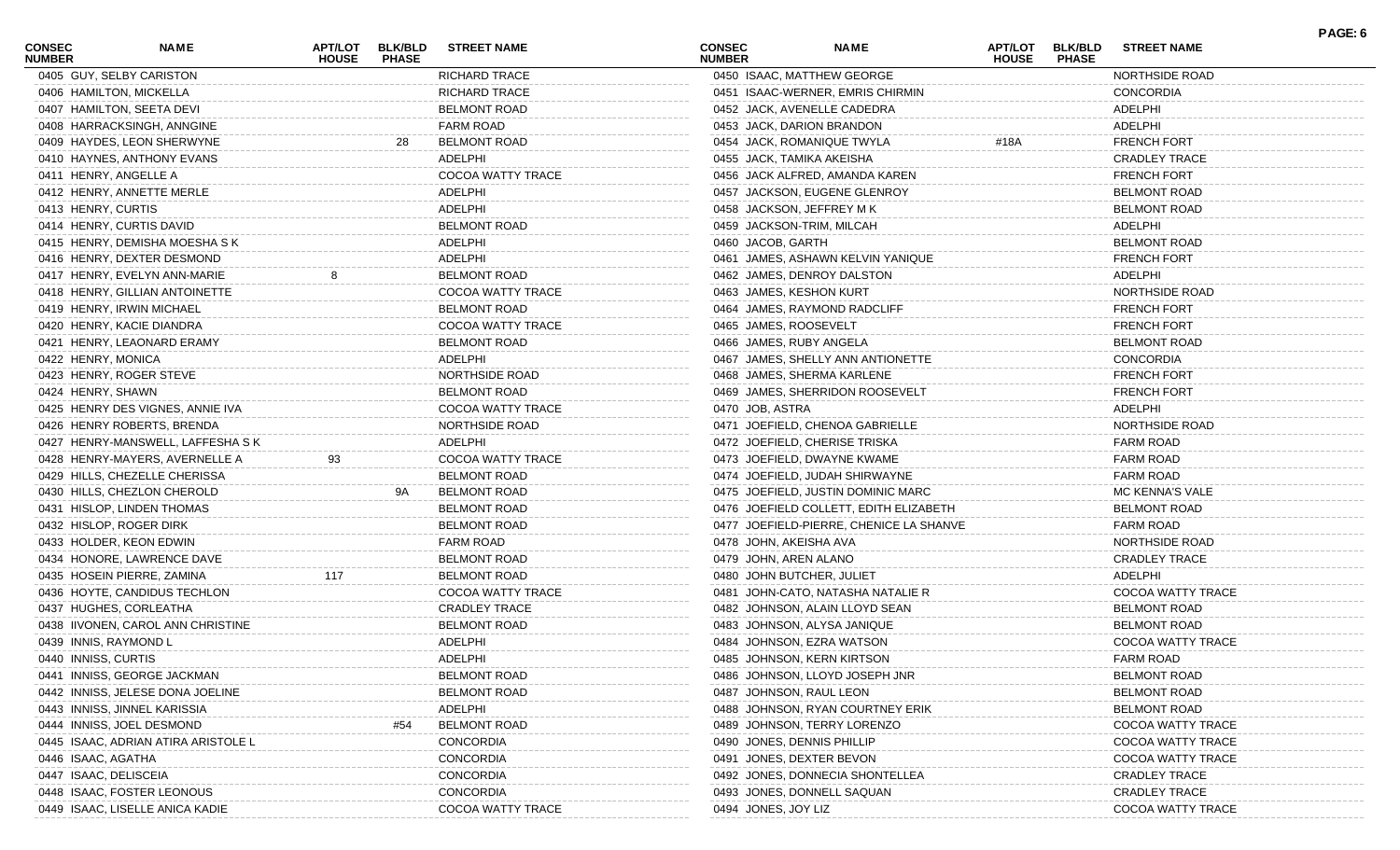| <b>CONSEC</b><br><b>NUMBER</b> | NAME                                  | APT/LOT<br><b>HOUSE</b> | <b>BLK/BLD</b><br><b>PHASE</b> | <b>STREET NAME</b>       | <b>CONSEC</b><br><b>NUMBER</b> |                              | <b>NAME</b>                          | APT/LOT<br><b>HOUSE</b> | <b>BLK/BLD</b><br><b>PHASE</b> | <b>STREET NAME</b>   | <b>PAGE: 7</b> |
|--------------------------------|---------------------------------------|-------------------------|--------------------------------|--------------------------|--------------------------------|------------------------------|--------------------------------------|-------------------------|--------------------------------|----------------------|----------------|
|                                | 0495 JONES, LYDIA NAIMOOL             |                         |                                | <b>FRENCH FORT</b>       |                                | 0540 LEWIS, ETHLYN           |                                      |                         |                                | <b>FARM ROAD</b>     |                |
|                                | 0496 JONES, MALCOLM BEVON             |                         |                                | <b>FARM ROAD</b>         |                                | 0541 LEWIS, HAROLD JOSEPH    |                                      |                         |                                | COCOA WATTY TRACE    |                |
|                                | 0497 JONES, MARIA LOU ANNA            |                         |                                | <b>BELMONT ROAD</b>      |                                | 0542 LEWIS, ISAIAH JOSEPH    |                                      |                         | #13                            | COCOA WATTY TRACE    |                |
|                                | 0498 JONES, MICHELLE GEANELLE         |                         |                                | COCOA WATTY TRACE        |                                | 0543 LEWIS, JOSIAH JOB       |                                      |                         | #13                            | COCOA WATTY TRACE    |                |
|                                | 0499 JONES, REYNOLD                   |                         |                                | <b>BELMONT ROAD</b>      |                                | 0544 LEWIS, MELESSA ONICA    |                                      |                         |                                | <b>BELMONT ROAD</b>  |                |
|                                | 0500 JORDAN, IOLA                     |                         |                                | <b>FARM ROAD</b>         |                                | 0545 LEWIS, RYAN DEAN        |                                      |                         |                                | <b>FARM ROAD</b>     |                |
|                                | 0501 JORDAN, WHITNY ARINISHA          |                         |                                | <b>CALDER HALL TRACE</b> |                                |                              | 0546 LEWIS, SHELLY-ANN LAUREN        |                         |                                | <b>FARM ROAD</b>     |                |
|                                | 0502 JORDAN-FRANKLYN, PAT             |                         |                                | <b>BELMONT ROAD</b>      |                                |                              | 0547 LOGAN, JAEL JAMILA KHADIJA      | 74                      |                                | <b>CONCORDIA</b>     |                |
|                                | 0503 JORDAN-VILAIN, CANDACE LOUISA    |                         |                                | <b>CALDER HALL TRACE</b> |                                |                              | 0548 LONDON-ALLEYNE, DESA AKHILA A   |                         |                                | <b>CONCORDIA</b>     |                |
|                                | 0504 JOSEPH, BETTY MARY               |                         |                                | <b>BELMONT ROAD</b>      |                                | 0549 LOVELL, CARLOS HOLLIS   |                                      |                         |                                | <b>BELMONT ROAD</b>  |                |
|                                | 0505 JOSEPH, LETTON EXBART            |                         |                                | ADELPHI                  |                                | 0550 LOVELL, CYNTHIA         |                                      |                         |                                | <b>BELMONT ROAD</b>  |                |
|                                | 0506 JOSEPH, RICARDO CARRION          |                         |                                | <b>CONCORDIA</b>         |                                | 0551 LOVELL, KELVIN LENNARD  |                                      |                         |                                | COCOA WATTY TRACE    |                |
|                                | 0507 JOSEPH, SPARKLES EDEN S          |                         |                                | <b>CHURCH STREET</b>     |                                |                              | 0552 LOVELL, PATRICE CHERISE WHITNEY |                         |                                | COCOA WATTY TRACE    |                |
|                                | 0508 JOSEPH, THEOPHILUS               |                         | #15                            | <b>CRADLEY TRACE</b>     |                                | 0553 LUCAS, ACKAYLA SARIAH   |                                      |                         | #214                           | <b>CRADLEY TRACE</b> |                |
|                                | 0509 JOSEPH-OTTLEY, PERVIS            |                         |                                | NORTHSIDE ROAD           |                                |                              | 0554 LUCAS, CRYSTAL TERRI ANN        |                         |                                | <b>CRADLEY TRACE</b> |                |
|                                | 0510 JOSEPH-WALCOTT, VALERIE NATASHA  |                         |                                | COCOA WATTY TRACE        |                                | 0555 LUCAS, MOLLY AUGUSTINE  |                                      |                         |                                | <b>CRADLEY TRACE</b> |                |
|                                | 0511 JULIEN, DAPHNE THEODORA          |                         |                                | <b>RICHARD TRACE</b>     |                                |                              | 0556 LUCAS, SHANNON KRISTOFF COLLIN  |                         |                                | <b>CRADLEY TRACE</b> |                |
|                                | 0512 KAWAL, BEVON ANDERSON            |                         |                                | <b>BELMONT ROAD</b>      |                                |                              | 0557 LUCAS, SHAWN CHRISTOPHER P      |                         |                                | CRADLEY              |                |
|                                | 0513 KAWAL, CHEVELLE NIDIA            |                         |                                | <b>BELMONT ROAD</b>      |                                |                              | 0558 LUCAS, SHAWRELA ANNASTACIA      |                         |                                | <b>CRADLEY TRACE</b> |                |
|                                | 0514 KAWAL, KELCY NISHA               |                         |                                | <b>BELMONT ROAD</b>      |                                | 0559 LUTCHMAN-BOBB, JASSMIN  |                                      |                         |                                | <b>BELMONT ROAD</b>  |                |
|                                | 0515 KAWAL, KIYA KAYLA                |                         |                                | <b>BELMONT ROAD</b>      |                                | 0560 MADRAY, SHARON          |                                      |                         |                                | <b>BELMONT ROAD</b>  |                |
|                                | 0516 KAWAL, RAWLINSON LEON            |                         |                                | <b>BELMONT ROAD</b>      |                                |                              | 0561 MAHARAJ-FRANKLYN, KALOUTIE      |                         |                                | <b>BELMONT ROAD</b>  |                |
|                                | 0517 KAWAL, SADIE CHENA               |                         | LP #60                         | <b>BELMONT ROAD</b>      |                                | 0562 MANGAROO, RHEA AVANEL   |                                      |                         |                                | <b>BELMONT ROAD</b>  |                |
|                                | 0518 KENNEDY, AKEISHA SAMANTHA        |                         | 55                             | ADELPHI                  |                                | 0563 MANSWELL, AKIENE JAVIER |                                      |                         |                                | COCOA WATTY TRACE    |                |
|                                | 0519 KENNEDY, KENRICK ROBERT          |                         |                                | <b>BELMONT ROAD</b>      |                                |                              | 0564 MANSWELL, AYOKA AKESHA S        | 81                      |                                | COCOA WATTY TRACE    |                |
|                                | 0520 KENNEDY, MICHAEL                 |                         |                                | ADELPHI                  |                                |                              | 0565 MANSWELL-LEWIS, CANDY R         |                         |                                | COCOA WATTY TRACE    |                |
|                                |                                       |                         |                                | ADELPHI                  |                                |                              |                                      |                         |                                |                      |                |
|                                | 0521 KENNEDY, NICHOLAS CHARLES RONALD |                         |                                |                          |                                |                              | 0566 MARCELLE MATTHEWS, BEVERLY      |                         | 58                             | <b>BELMONT ROAD</b>  |                |
|                                | 0522 KERR, DOMINIQUE KEMIA            |                         |                                | <b>CRADLEY TRACE</b>     |                                | 0567 MARK, CLEVE             |                                      |                         |                                | <b>BELMONT ROAD</b>  |                |
|                                | 0523 KERR, SHAQUILLE XAVIER           |                         | #27                            | ADELPHI                  |                                | 0568 MARK, DALIA J'VON RENE  |                                      |                         | #4A                            | <b>BELMONT ROAD</b>  |                |
|                                | 0524 KERR-ALEXANDER, SHEENA ANEESHIA  |                         | LP56                           | <b>BELMONT ROAD</b>      |                                | 0569 MARSHALL, CHESTERFIELD  |                                      |                         |                                | <b>BELMONT ROAD</b>  |                |
|                                | 0525 LA GUERRA, AMELIA PATRICIA       |                         |                                | <b>CONCORDIA</b>         |                                |                              | 0570 MARSHALL, DARIUS GERARD ERIC    | 82                      |                                | <b>BELMONT ROAD</b>  |                |
|                                | 0526 LAIDLOW, BASIL CARSTEIN ORIEN    |                         |                                | <b>BELMONT ROAD</b>      |                                | 0571 MARTIN, HORACE          |                                      |                         |                                | <b>BELMONT ROAD</b>  |                |
|                                | 0527 LAIDLOW CAPRIETTA, CHERYL MARY   |                         |                                | <b>BELMONT ROAD</b>      |                                |                              | 0572 MARTIN, SHERIDAN EVEROLD        |                         |                                | <b>BELMONT ROAD</b>  |                |
|                                | 0528 LAIDLOW-SARGEANT, NATALIE A      |                         |                                | <b>BELMONT ROAD</b>      |                                |                              | 0573 MARTIN, VERLINE VERNELLA        |                         |                                | <b>BELMONT ROAD</b>  |                |
|                                | 0529 LAMB, ADINA                      |                         |                                | <b>BELMONT ROAD</b>      |                                | 0574 MATTHEW, CANDICE        |                                      |                         |                                | <b>BELMONT ROAD</b>  |                |
|                                | 0530 LAWRENCE, ANDRE ALEX             |                         |                                | <b>CRADLEY TRACE</b>     |                                |                              | 0575 MATTHEWS, CLAYTON MICHAEL       |                         |                                | NORTHSIDE ROAD       |                |
|                                | 0531 LAWRENCE, ANDY TREVOR            |                         |                                | <b>CRADLEY TRACE</b>     |                                |                              | 0576 MATTHEWS, CLEAVON MICHAEL       |                         |                                | NORTHSIDE ROAD       |                |
|                                | 0532 LAYNE, JOSANNE SAMANTHA          |                         |                                | CRADLEY                  |                                |                              | 0577 MATTHEWS, MICHAEL ANTHONY       |                         |                                | ADELPHI              |                |
|                                | 0533 LAYNE, JOSEPH JODY JASON         |                         |                                | CRADLEY                  |                                |                              | 0578 MATTHEWS, ROCHELLE SHARIA       |                         |                                | ADELPHI              |                |
|                                | 0534 LEACOCK, ALDON SAMUEL            |                         |                                | ADELPHI                  |                                |                              | 0579 MC BURNIE, KENDOL ANSLEM        |                         | LP 114                         | <b>FRENCH FORT</b>   |                |
|                                | 0535 LEARMONT, GRACE E S E            |                         |                                | COCOA WATTY TRACE        |                                |                              | 0580 MC KAIN, CHRISTINE SHEILA       |                         |                                | ADELPHI              |                |
|                                | 0536 LEARMONT, JOHNLEY A R            |                         |                                | COCOA WATTY TRACE        |                                |                              | 0581 MC KAIN, PATRICIA CLAUDIA       |                         |                                | ADELPHI              |                |
|                                | 0537 LEITH, JACQUELINE                |                         |                                | <b>BELMONT ROAD</b>      |                                | 0582 MC KELLAR, ELIZABETH    |                                      |                         |                                | RICHARD TRACE        |                |
|                                | 0538 LEITH, SHIRLEY VERONICA          |                         |                                | BELMONT ROAD             |                                |                              | 0583 MC KELLAR, GARRETT ELLIS        |                         |                                | <b>RICHARD TRACE</b> |                |
|                                | 0539 LESTER, VERNA PETAL              | #156                    |                                | NORTHSIDE ROAD           |                                |                              | 0584 MC KELLAR, GELIZE LOUISA        |                         |                                | RICHARD TRACE        |                |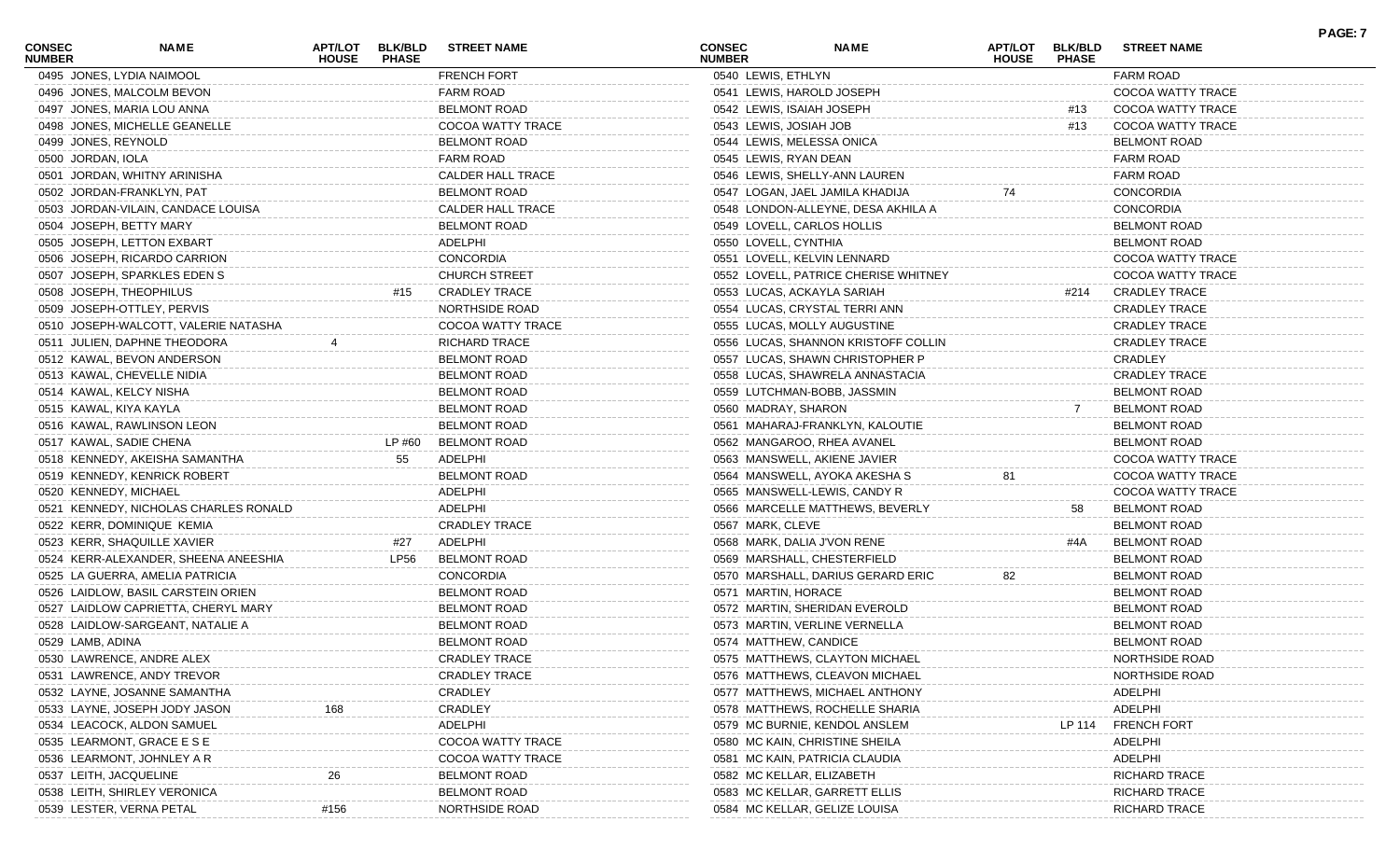| CONSEC<br><b>NUMBER</b> | <b>NAME</b>                           | APT/LOT<br><b>HOUSE</b> | <b>BLK/BLD</b><br><b>PHASE</b> | <b>STREET NAME</b>       | <b>CONSEC</b><br><b>NUMBER</b> |                               | <b>NAME</b>                           | <b>APT/LOT</b><br><b>HOUSE</b> | <b>BLK/BLD</b><br><b>PHASE</b> | <b>STREET NAME</b>       | PAGE: 8 |
|-------------------------|---------------------------------------|-------------------------|--------------------------------|--------------------------|--------------------------------|-------------------------------|---------------------------------------|--------------------------------|--------------------------------|--------------------------|---------|
|                         | 0585 MC KELLAR, GIDEON GODFREY        |                         |                                | RICHARD TRACE            |                                | 0630 MORRIS, SAMUEL           |                                       |                                |                                | <b>BELMONT ROAD</b>      |         |
|                         | 0586 MC KELLAR, GODFREY               |                         |                                | <b>RICHARD TRACE</b>     |                                | 0631 MORRIS, WILTON           |                                       |                                |                                | <b>BELMONT ROAD</b>      |         |
|                         | 0587 MC KENNA, BENSON                 |                         |                                | CONCORDIA                |                                | 0632 MOSES, NICOLE            |                                       |                                |                                | ADELPHI                  |         |
| 0588 MC KENNA, DIXON    |                                       |                         |                                | CONCORDIA                |                                | 0633 MURPHY, CAMESHA NAKITA   |                                       |                                |                                | <b>BELMONT ROAD</b>      |         |
| 0589 MC KENNA, ELI      |                                       |                         |                                | CONCORDIA                |                                |                               | 0634 MURRAY, DOUGLAS NICOLUS          |                                | 73B                            | COCOA WATTY TRACE        |         |
| 0590 MC KENNA, HAMIL    |                                       |                         |                                | <b>CONCORDIA</b>         |                                |                               | 0635 MURRAY-BALFOUR, TRACY ANN C      |                                | 73B                            | COCOA WATTY TRACE        |         |
|                         | 0591 MC KENNA, NICOLE YVETTE          |                         |                                | CONCORDIA                |                                | 0636 NEDD, AULDITH ARLENE     |                                       | 21                             |                                | <b>CRADLEY TRACE</b>     |         |
|                         | 0592 MC KENNA, NICOLEEN COLISSA       |                         |                                | CONCORDIA                |                                | 0637 NEDD, CARMEN             |                                       |                                |                                | <b>BELMONT ROAD</b>      |         |
|                         | 0593 MC KENNA, VANESSA D              |                         |                                | <b>NORTHSIDE ROAD</b>    |                                | 0638 NEDD, KEITEL DENNISON    |                                       |                                | 21                             | <b>CRADLEY TRACE</b>     |         |
|                         | 0594 MC KENZIE, SHERWIN STEVE         |                         |                                | <b>BELMONT ROAD</b>      |                                |                               | 0639 NEDD, LEON PHILBERT AUGUSTUS     | 21                             |                                | <b>CRADLEY TRACE</b>     |         |
|                         | 0595 MC LEAN MOSES, LIANNA ALUNA      |                         |                                | <b>BELMONT ROAD</b>      |                                |                               | 0640 NEDD, PHILBERT AUGUSTUS          | 21                             |                                | <b>CRADLEY TRACE</b>     |         |
|                         | 0596 MC LEOD, DEON DAVID SAMUEL E     |                         |                                | <b>BELMONT ROAD</b>      |                                | 0641 NEDD, SANDRA LORETTA     |                                       |                                |                                | <b>CONCORDIA</b>         |         |
|                         | 0597 MC LEOD, ROGER SEAN              |                         |                                | <b>BELMONT ROAD</b>      |                                |                               | 0642 NEDD DUKE, URSULA DELORIS        |                                |                                | <b>BELMONT ROAD</b>      |         |
|                         | 0598 MC LEOD, SAMUEL BATHOLOMEW       |                         |                                | <b>BELMONT ROAD</b>      |                                |                               | 0643 NELSON-PRICE, ALICIA BELINDA     |                                |                                | COCOA WATTY TRACE        |         |
|                         | 0599 MC PHERSON, EMERLIE              |                         |                                | ADELPHI                  |                                |                               | 0644 NEPTUNE, KERN-ANN KHORI SHANELLE |                                |                                | <b>BELMONT ROAD</b>      |         |
|                         | 0600 MEJIAS, SHIVON NICKOLETT         | #6                      |                                | <b>RICHARD TRACE</b>     |                                |                               | 0645 NICHOLAS, SAMANTHA KIMBERLY      |                                |                                | <b>CONCORDIA</b>         |         |
|                         | 0601 MEJIAS-ROBERTS, ANNESA NATALIA   | APT <sub>3</sub>        |                                | <b>RICHARD TRACE</b>     |                                |                               | 0646 NICHOLAS-DYETH, AMANDA TIFFANY   |                                | #26                            | ADELPHI                  |         |
|                         | 0602 MELVILLE, ALFRED EUGENE          |                         |                                | <b>FARM ROAD</b>         |                                |                               | 0647 NICHOLS, SHANTEL MARSHA D        |                                |                                | <b>CALDER HALL TRACE</b> |         |
|                         | 0603 MELVILLE, ASHAKIE TAMARA C       |                         |                                | COCOA WATTY TRACE        |                                | 0648 NOEL, BURTON CARLTON     |                                       |                                |                                | ADELPHI                  |         |
|                         | 0604 MELVILLE, DENIECE AARIANA THELMA |                         |                                | <b>FARM ROAD</b>         |                                | 0649 NOEL, ELLISON ALEXANDER  |                                       |                                |                                | <b>CRADLEY TRACE</b>     |         |
|                         | 0605 MELVILLE, JENNIFER JERMAINE      |                         |                                | <b>FARM ROAD</b>         |                                | 0650 NOEL, KENUBERT           |                                       |                                |                                | ADELPHI                  |         |
|                         | 0606 MELVILLE, JULIEN EUGENE          |                         |                                | <b>FARM ROAD</b>         |                                | 0651 NORA, JEVHON AKEEM       |                                       |                                |                                | <b>BELMONT ROAD</b>      |         |
|                         | 0607 MELVILLE, RAYANNE KADISHA        |                         |                                | <b>RICHARD TRACE</b>     |                                |                               | 0652 NORA-SAMUEL, SHIRMIN SHARON      |                                |                                | <b>BELMONT ROAD</b>      |         |
|                         | 0608 MELVILLE, SHARON DIAN            |                         |                                | <b>FARM ROAD</b>         |                                | 0653 NURSE, DAVID             |                                       |                                |                                | <b>FRENCH FORT</b>       |         |
|                         | 0609 MELVILLE, SHIANN SHINELLE        |                         |                                | <b>FARM ROAD</b>         |                                | 0654 O'NEIL, SHAQUILLE DANIEL |                                       | #31                            |                                | <b>FARM ROAD</b>         |         |
|                         | 0610 MELVILLE, SHONIQUE SHARIEL       |                         |                                | <b>FARM ROAD</b>         |                                | 0655 OGISTE, LANCE RODERICK   |                                       |                                |                                | <b>BELMONT ROAD</b>      |         |
|                         |                                       |                         |                                | NORTHSIDE ROAD           |                                |                               |                                       |                                |                                |                          |         |
|                         | 0611 MELVILLE WARNER, LUCILLE         |                         |                                |                          |                                | 0656 OGISTE, MONICA           |                                       |                                |                                | <b>BELMONT ROAD</b>      |         |
|                         | 0612 MEYERS, THALIA TIANNA            | #58                     |                                | <b>CONCORDIA</b>         |                                |                               | 0657 OGISTE, WENDELL SHELDON          |                                |                                | <b>BELMONT ROAD</b>      |         |
|                         | 0613 MITCHELL, NIGEL RICARDO          |                         |                                | ADELPHI                  |                                | 0658 OLIVER, CLEVON           |                                       |                                |                                | BELMONT BRANCH ROAD      |         |
|                         | 0614 MITCHELL, SELWYN                 |                         |                                | <b>FRENCH FORT</b>       |                                | 0659 ORR, KERWYN ALVAN        |                                       |                                |                                | <b>CHURCH STREET</b>     |         |
|                         | 0615 MITCHELL, SHAWN RODNEY           |                         |                                | <b>BELMONT ROAD</b>      |                                | 0660 OSMOND, ANNET            |                                       |                                |                                | ADELPHI                  |         |
|                         | 0616 MITCHELL, TRISHEL DARNEL         |                         |                                | <b>CRADLEY TRACE</b>     |                                |                               | 0661 OSMOND, DESMOND WASHINGTON       |                                |                                | NORTHSIDE ROAD           |         |
|                         | 0617 MITCHELL, VERNALYN               |                         |                                | <b>BELMONT ROAD</b>      |                                | 0662 OSMOND, RODNEY MARLON    |                                       |                                |                                | ADELPHI                  |         |
|                         | 0618 MITCHELL, WALTON ENOCH           |                         |                                | ADELPHI                  |                                | 0663 OSMOND, STEVE HENSON     |                                       |                                |                                | ADELPHI                  |         |
|                         | 0619 MITCHELL, WILLIAM AUGUSTINE      |                         |                                | <b>BELMONT ROAD</b>      |                                | 0664 OSMOND, TISA MELANIE     |                                       |                                | 138B                           | NORTHSIDE ROAD           |         |
|                         | 0620 MITCHELL-SAGON, CARLA NATASHA    | 100                     |                                | <b>BELMONT ROAD</b>      |                                | 0665 OSMOND, TYSON MICHAEL    |                                       |                                |                                | ADELPHI                  |         |
|                         | 0621 MODESTE-BAPTISTE, BERNADETTE     |                         |                                | <b>COCOA WATTY TRACE</b> |                                |                               | 0666 OSMOND-ASHTON, TRACY MELISS/     |                                |                                | ADELPHI                  |         |
|                         | 0622 MOHAMMED, SELINA ANGELEE         |                         |                                | COCOA WATTY TRACE        |                                | 0667 OTTLEY, CAROL DAPHNE     |                                       |                                |                                | <b>CRADLEY TRACE</b>     |         |
|                         | 0623 MOHAMMED, SHAMEN LIZINA          |                         | LP 64                          | ADELPHI                  |                                |                               | 0668 OTTLEY, CHRISTAL SHINNELLE K     |                                |                                | <b>BELMONT ROAD</b>      |         |
|                         | 0624 MOONSAMMY, AMELIA VENA           |                         |                                | COCOA WATTY TRACE        |                                | 0669 OTTLEY, CHRISTON DANIEL  |                                       |                                |                                | <b>BELMONT ROAD</b>      |         |
|                         | 0625 MOONSAMMY, AMENA DEVIKA          |                         |                                | COCOA WATTY TRACE        |                                | 0670 OTTLEY, DANIEL WESPER    |                                       |                                |                                | <b>BELMONT ROAD</b>      |         |
|                         | 0626 MOONSAMMY, FREGUS                |                         | 64                             | SANDY RIVER              |                                | 0671 OTTLEY, DAVID HAMER      |                                       |                                |                                | <b>CRADLEY TRACE</b>     |         |
|                         | 0627 MOORE, TERRY GILBERT             |                         |                                | ADELPHI                  |                                | 0672 OTTLEY, ELLIS KERWIN     |                                       |                                |                                | <b>CONCORDIA</b>         |         |
| 0628 MOOTOO, CLYDE      |                                       |                         |                                | <b>BELMONT ROAD</b>      |                                | 0673 OTTLEY, HAMER JOHN       |                                       |                                |                                | <b>CRADLEY TRACE</b>     |         |
|                         | 0629 MORRIS, RÈNE SAMUEL CARLTON      |                         | 74                             | CONCORDIA                |                                | 0674 OTTLEY, HOLLIS           |                                       |                                |                                | <b>FARM ROAD</b>         |         |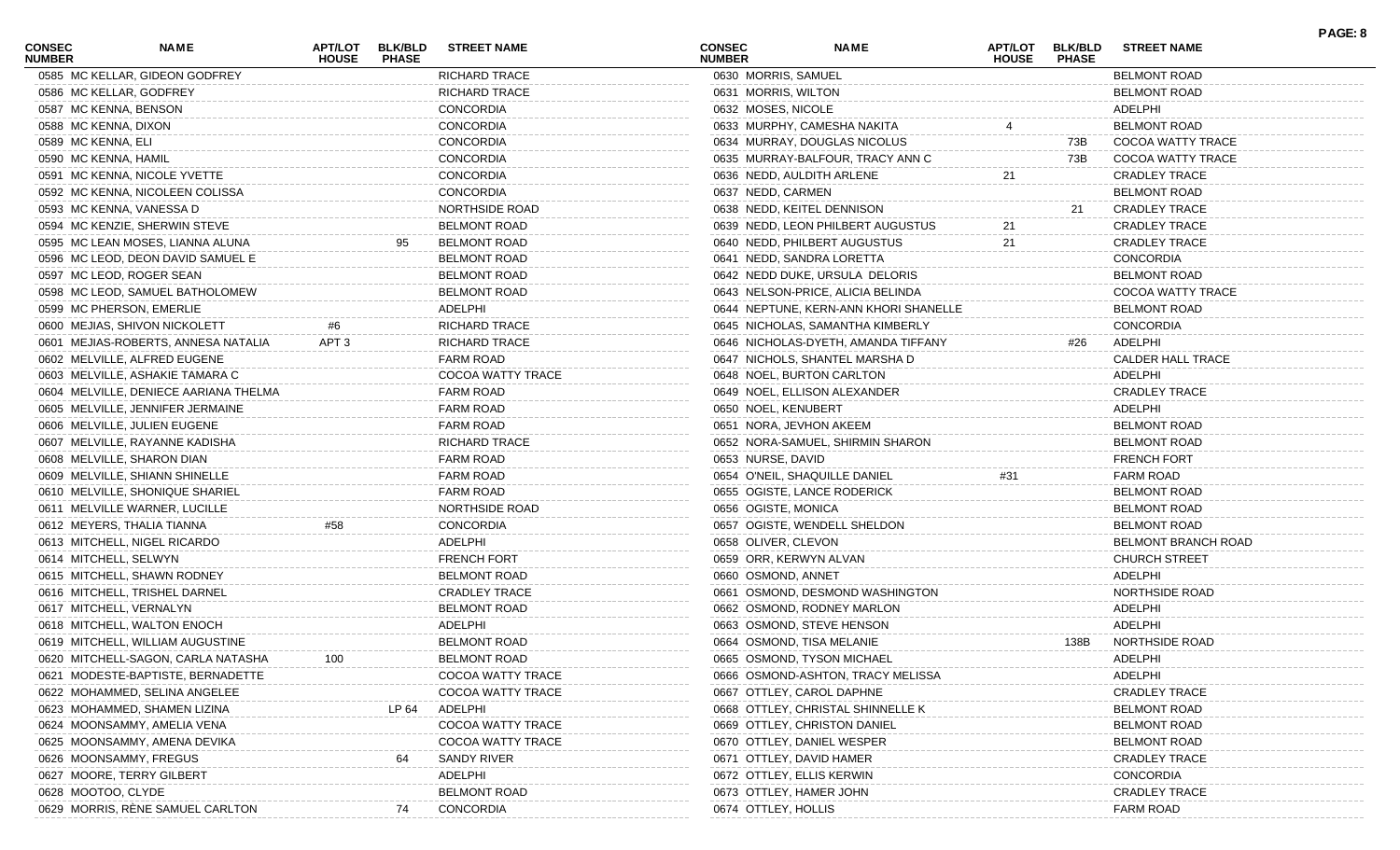| <b>CONSEC</b><br><b>NUMBER</b> | <b>NAME</b>                          | APT/LOT<br><b>HOUSE</b> | <b>BLK/BLD</b><br><b>PHASE</b> | <b>STREET NAME</b>    | <b>CONSEC</b><br><b>NUMBER</b> | <b>NAME</b>                                           | <b>APT/LOT</b><br><b>HOUSE</b> | <b>BLK/BLD</b><br><b>PHASE</b> | <b>STREET NAME</b>       | PAGE: 9 |
|--------------------------------|--------------------------------------|-------------------------|--------------------------------|-----------------------|--------------------------------|-------------------------------------------------------|--------------------------------|--------------------------------|--------------------------|---------|
|                                | 0675 OTTLEY, JONATHAN HAMER          |                         |                                | <b>CRADLEY TRACE</b>  |                                | 0720 PHILLIPS, KENNILLE QUENOLA SHERLYN               |                                | #3                             | <b>FARM ROAD</b>         |         |
|                                | 0676 OTTLEY, KELVIN NIGEL            |                         |                                | <b>BELMONT ROAD</b>   |                                | 0721 PHILLIPS, KENWIN GODFREY                         |                                |                                | <b>FARM ROAD</b>         |         |
|                                | 0677 OTTLEY, KENNETH MICHAEL         |                         |                                | <b>BELMONT ROAD</b>   |                                | 0722 PHILLIPS, SHELDON ASHTON                         |                                |                                | <b>FARM ROAD</b>         |         |
|                                | 0678 OTTLEY, LINDA AGATHA            |                         |                                | <b>BELMONT ROAD</b>   |                                | 0723 PHILLIPS, SHERIQUE KENISI JAELLE                 |                                |                                | <b>FARM ROAD</b>         |         |
| 0679 OTTLEY, LLOYD             |                                      |                         |                                | <b>NORTHSIDE ROAD</b> |                                | 0724 PHILLIPS, TYRON REYNOLD                          |                                |                                | <b>BELMONT ROAD</b>      |         |
|                                | 0680 OTTLEY, LOWELL KESTER           |                         |                                | <b>CONCORDIA</b>      |                                | 0725 PHILLIPS-DALRYMPLE, CAROL EULIN                  |                                |                                | <b>FARM ROAD</b>         |         |
|                                | 0681 OTTLEY, NIGEL ANCEL             | #180                    |                                | <b>NORTHSIDE ROAD</b> |                                | 0726 PHILLIPS-JOHNSON, NAOMI S                        |                                |                                | <b>BELMONT ROAD</b>      |         |
|                                | 0682 OTTLEY, PERLY-ANNE NAOMI VIVICA |                         |                                | <b>CONCORDIA</b>      |                                | 0727 PHILLIPS-PANTIN, VERNETTE                        |                                |                                | <b>BELMONT ROAD</b>      |         |
|                                | 0683 OTTLEY, SHANNON TROY            | #30C                    |                                | <b>BELMONT ROAD</b>   | 0728 PIERRE, ANGELLA           |                                                       |                                |                                | <b>BELMONT ROAD</b>      |         |
|                                | 0684 OTTLEY, STACEY RHEA             |                         |                                | <b>CONCORDIA</b>      |                                | 0729 PIERRE, APHESHA AKHEIA S                         |                                |                                | COCOA WATTY TRACE        |         |
|                                | 0685 PANTIN, DANNY DEON              |                         |                                | COCOA WATTY TRACE     |                                | 0730 PIERRE, ASHAUGHN HAKEEM KYRON                    |                                |                                | COCOA WATTY TRACE        |         |
|                                | 0686 PANTIN, DAVI-ANN MORIA          |                         |                                | COCOA WATTY TRACE     |                                | 0731 PIERRE, CHRISTIE MYONA                           |                                |                                | COCOA WATTY TRACE        |         |
|                                | 0687 PANTIN, DAVID FITZROY           |                         |                                | COCOA WATTY TRACE     |                                | 0732 PIERRE, IAKKAY JUDAH                             |                                |                                | COCOA WATTY TRACE        |         |
|                                | 0688 PANTIN, DAVON JOEL              |                         |                                | COCOA WATTY TRACE     |                                | 0733 PIERRE, JANET ANN                                |                                |                                | <b>BELMONT ROAD</b>      |         |
|                                | 0689 PANTIN, DISHON DAVID            |                         |                                | COCOA WATTY TRACE     |                                | 0734 PIERRE, JEDIDAH JEOI OAHHUIDAH                   |                                |                                | <b>BELMONT ROAD</b>      |         |
|                                | 0690 PANTIN, DONNA MARIE             |                         |                                | <b>BELMONT ROAD</b>   |                                | 0735 PIERRE, MICHELLE MONICA                          |                                |                                | COCOA WATTY TRACE        |         |
| 0691 PANTIN, HILTON            |                                      |                         |                                | <b>BELMONT ROAD</b>   |                                | 0736 PIERRE, ROCHELLE CHERISE                         |                                |                                | <b>NORTHSIDE ROAD</b>    |         |
|                                | 0692 PANTIN, REGINALD JOSEPH         |                         | #55                            | COCOA WATTY TRACE     | 0737 PIERRE, RUFUS             |                                                       | 117                            |                                | <b>BELMONT ROAD</b>      |         |
|                                | 0693 PANTIN, RICHARD                 |                         |                                | <b>BELMONT ROAD</b>   |                                | 0738 PIERRE WHITE, CANDACE MIRIAM                     |                                |                                | COCOA WATTY TRACE        |         |
|                                | 0694 PANTIN, RICHARD DION            | LP128                   |                                | <b>BELMONT ROAD</b>   |                                | 0739 PIERRE-MC LEAN, AGATHA                           |                                | 95                             | <b>BELMONT ROAD</b>      |         |
|                                |                                      |                         |                                | <b>BELMONT ROAD</b>   |                                |                                                       |                                |                                |                          |         |
|                                | 0695 PANTIN-LEARMONT, FIONA DEANA    |                         |                                |                       |                                | 0740 POLLARD, MOSI JEFFREY<br>0741 POPE, KIZZY JOANNA |                                |                                | <b>BELMONT ROAD</b>      |         |
|                                | 0696 PATRICK, KENNETH G J            |                         |                                | <b>BELMONT ROAD</b>   |                                |                                                       |                                | 24                             | <b>BELMONT ROAD</b>      |         |
| 0697 PAUL, CLIFTON             |                                      |                         |                                | <b>FARM ROAD</b>      |                                | 0742 PRICE, AKIELAH IHOUMA CHRISANN                   |                                |                                | <b>CONCORDIA</b>         |         |
|                                | 0698 PAUL-CALDON, MARILYN MARGARET   |                         |                                | <b>BELMONT ROAD</b>   | 0743 PRICE, DARRYL             |                                                       |                                |                                | <b>BELMONT ROAD</b>      |         |
|                                | 0699 PENNY, RAKIM IGNATIUS TARIQ     |                         |                                | <b>CHURCH STREET</b>  |                                | 0744 PRICE, DON ELLIS EVERTON                         |                                |                                | COCOA WATTY TRACE        |         |
|                                | 0700 PERRY, MARITZ ACHELLE           | 16                      |                                | <b>RICHARD TRACE</b>  | 0745 PRICE, ENOL               |                                                       |                                |                                | <b>BELMONT ROAD</b>      |         |
| 0701 PERSAD, TERRY             |                                      |                         | 13                             | COCOA WATTY TRACE     |                                | 0746 PRICE, GARFIELD JOEL                             |                                |                                | ADELPHI                  |         |
|                                | 0702 PETERS, CHRISTOPHER             |                         |                                | ADELPHI               | 0747 PRICE, MILTON             |                                                       |                                |                                | ADELPHI                  |         |
|                                | 0703 PETERS, TINIKA ELLYCIA          |                         |                                | SANDY RIVER           |                                | 0748 PRICE, PATRICE MARGARET S                        |                                |                                | COCOA WATTY TRACE        |         |
|                                | 0704 PHILLIP, ANTHONY RODERICK       |                         | #52                            | COCOA WATTY TRACE     |                                | 0749 PRICE-GRANDERSON, CYNTHIA M                      |                                |                                | ADELPHI                  |         |
|                                | 0705 PHILLIP WALKER, SHAFINA         |                         |                                | <b>BELMONT ROAD</b>   |                                | 0750 PRIMUS, ANDREW JARED                             |                                |                                | EASTERFIELD GARDENS      |         |
|                                | 0706 PHILLIP-WALDRON, YVONNE MARIA   |                         |                                | <b>FARM ROAD</b>      |                                | 0751 QUASH, AKIEL JOSHUA                              |                                |                                | <b>CRADLEY TRACE</b>     |         |
|                                | 0707 PHILLIPS, AKANNI OLARNIE        |                         |                                | NORTHSIDE ROAD        | 0752 QUASH, JOYCELYN           |                                                       |                                |                                | CRADLEY                  |         |
|                                | 0708 PHILLIPS, CANDI KELLY           |                         |                                | <b>FARM ROAD</b>      |                                | 0753 QUASH-JONES, MARVA JEAN                          |                                |                                | <b>CALDER HALL TRACE</b> |         |
| 0709 PHILLIPS, CAROL           |                                      |                         |                                | <b>BELMONT ROAD</b>   | 0754 QUASHIE, DEXTER           |                                                       |                                |                                | <b>BELMONT ROAD</b>      |         |
|                                | 0710 PHILLIPS, DINEL OKERIA          |                         |                                | <b>FARM ROAD</b>      | 0755 QUASHIE, ETHLYN           |                                                       |                                |                                | <b>BELMONT ROAD</b>      |         |
| 0711 PHILLIPS, EDWIN           |                                      |                         |                                | <b>FARM ROAD</b>      | 0756 QUASHIE, JAY              |                                                       |                                |                                | <b>BELMONT ROAD</b>      |         |
|                                | 0712 PHILLIPS, EDWIN HARRIS          |                         |                                | <b>FARM ROAD</b>      |                                | 0757 QUASHIE, LOIS BIANCA                             |                                |                                | <b>BELMONT ROAD</b>      |         |
|                                | 0713 PHILLIPS, ELLISON KESHEL        |                         |                                | <b>FARM ROAD</b>      |                                | 0758 QUASHIE, NIKESHA GABRIELLA                       |                                | 52                             | COCOA WATTY TRACE        |         |
|                                | 0714 PHILLIPS, FRADRA KHAALIDA       |                         | #22A                           | <b>FARM ROAD</b>      | 0759 QUASHIE, NIXIE            |                                                       |                                |                                | <b>BELMONT ROAD</b>      |         |
| 0715 PHILLIPS, FRANK           |                                      |                         |                                | <b>FARM ROAD</b>      |                                | 0760 QUASHIE, SELWYN RUSSEL                           |                                |                                | COCOA WATTY TRACE        |         |
|                                | 0716 PHILLIPS, JARDEL SHELDON VIDON  |                         |                                | <b>BELMONT ROAD</b>   |                                | 0761 QUASHIE PHILLIPS, KARRIELLE PK                   | 55                             |                                | COCOA WATTY TRACE        |         |
|                                | 0717 PHILLIPS, JEVON JOSEPH          |                         |                                | <b>BELMONT ROAD</b>   |                                | 0762 QUINTON, GABRIELLE                               |                                |                                | ADELPHI                  |         |
|                                | 0718 PHILLIPS, KENNETH GODSON        |                         |                                | <b>BELMONT ROAD</b>   |                                | 0763 QUINTON, KALIFA MAKINI                           |                                |                                | NORTHSIDE ROAD           |         |
|                                | 0719 PHILLIPS, KENNETH JR GODSON     |                         |                                | <b>BELMONT ROAD</b>   |                                | 0764 QUINTON, KAMARIA KINDA                           |                                |                                | NORTHSIDE ROAD           |         |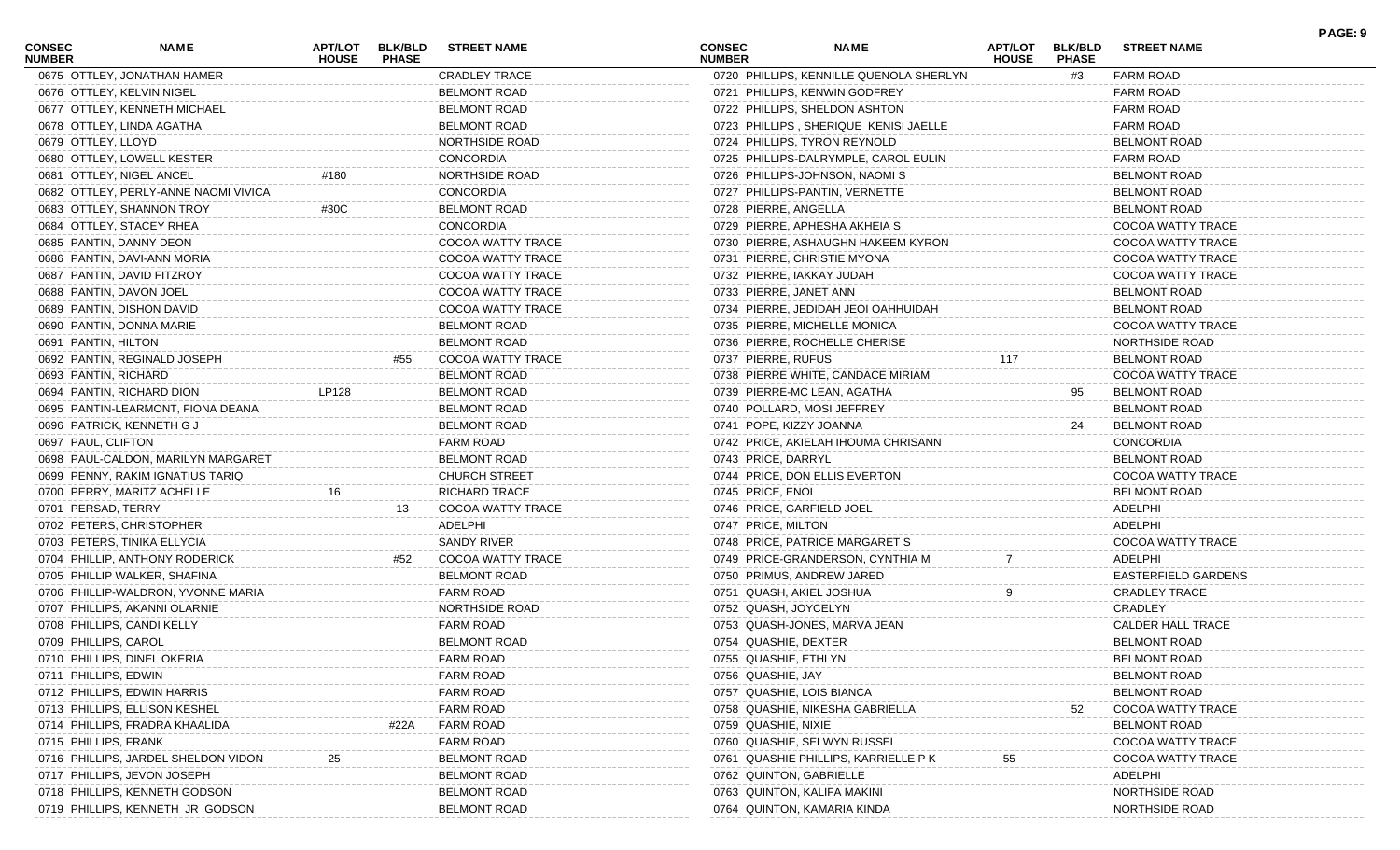| <b>CONSEC</b><br><b>NUMBER</b> | NAME                                  | APT/LOT<br><b>HOUSE</b> | <b>BLK/BLD</b><br><b>PHASE</b> | <b>STREET NAME</b>   | <b>CONSEC</b><br><b>NUMBER</b> |                       | <b>NAME</b>                          | <b>APT/LOT</b><br><b>HOUSE</b> | <b>BLK/BLD</b><br><b>PHASE</b> | <b>STREET NAME</b>       | <b>PAGE: 10</b> |
|--------------------------------|---------------------------------------|-------------------------|--------------------------------|----------------------|--------------------------------|-----------------------|--------------------------------------|--------------------------------|--------------------------------|--------------------------|-----------------|
|                                | 0765 RAHMAN, BARRY CYPRIANI           |                         |                                | <b>RICHARD TRACE</b> |                                |                       | 0810 SAMUEL, GLENROY ADRIAN          |                                |                                | CONCORDIA                |                 |
|                                | 0766 RAMBARRAN-PAUL, USHA             |                         |                                | <b>FARM ROAD</b>     |                                |                       | 0811 SAMUEL, JAHMALEE EZEKIEL        | #214                           |                                | <b>CRADLEY TRACE</b>     |                 |
|                                | 0767 RAMDIAL, ANDREW SHANE ELVIS      |                         |                                | <b>BELMONT ROAD</b>  |                                |                       | 0812 SAMUEL, KARNEIA KEMO            |                                |                                | COCOA WATTY TRACE        |                 |
|                                | 0768 RAMDIAL, ANTHONY                 |                         |                                | ADELPHI              |                                |                       | 0813 SAMUEL, KELAN KEDEL             |                                | #39E                           | <b>COCOA WATTY TRACE</b> |                 |
|                                | 0769 RAMDIAL, CHRISTOPHER ANDREW      |                         |                                | ADELPHI              |                                | 0814 SAMUEL, TELSTON  |                                      |                                |                                | COCOA WATTY TRACE        |                 |
|                                | 0770 RAMDIAL, DELORES                 | 47                      |                                | <b>BELMONT ROAD</b>  |                                |                       | 0815 SAMUEL, WINSTON MERVYN          |                                |                                | <b>FARM ROAD</b>         |                 |
|                                | 0771 RAMDIAL, LINDA VOAM              |                         |                                | ADELPHI              |                                |                       | 0816 SAMUELS-WALTERS, CAMELE A       |                                |                                | <b>CRADLEY TRACE</b>     |                 |
| 0772 RAMDIAL, LISA             |                                       |                         |                                | ADELPHI              |                                | 0817 SANDY, AMBROZINE |                                      |                                |                                | <b>CONCORDIA</b>         |                 |
|                                | 0773 RAMDIAL, MICHAEL PETER ASHTION J |                         |                                | <b>CHURCH STREET</b> |                                |                       | 0818 SANDY, ANDY LARRY               |                                | 30B                            | <b>BELMONT ROAD</b>      |                 |
|                                | 0774 RAMDIAL, RAYMON SIMEON JEFFREY   |                         |                                | <b>BELMONT ROAD</b>  |                                |                       | 0819 SANDY, BEVERLY DIANNE           |                                |                                | <b>CALDER HALL TRACE</b> |                 |
|                                | 0775 RAMDIAL, REENÉ JARMICHAEL C      |                         |                                | ADELPHI              |                                |                       | 0820 SANDY, ELLEN JOYCELYN           |                                |                                | <b>CONCORDIA</b>         |                 |
|                                | 0776 RAMDIAL-BRATHWAITE, SHERIES C    |                         |                                | <b>BELMONT ROAD</b>  |                                | 0821 SANDY, ERROL     |                                      |                                |                                | <b>CONCORDIA</b>         |                 |
|                                | 0777 RAMKISSOON, RACHAEL REBECCA      |                         |                                | <b>BELMONT ROAD</b>  |                                | 0822 SANDY, GARVIN    |                                      |                                |                                | <b>BELMONT ROAD</b>      |                 |
|                                | 0778 RAMNARINE, RUTH LEERA STACYANN   |                         |                                | NORTHSIDE ROAD       |                                |                       | 0823 SANDY, JAMES AMBROSE            |                                |                                | <b>CONCORDIA</b>         |                 |
|                                | 0779 RAMPERSAD, SHANE ANIL            |                         |                                | <b>FRENCH FORT</b>   |                                | 0824 SANDY, JEMMA     |                                      |                                |                                | <b>BELMONT ROAD</b>      |                 |
|                                | 0780 RAMROOP, RICHIE TONY             |                         |                                | ADELPHI              |                                |                       | 0825 SANDY, JULIET ANN-MARIE         |                                | 30 B                           | <b>BELMONT ROAD</b>      |                 |
|                                | 0781 RAMROOP-GRIFFITH, ANNIE ANN      |                         |                                | <b>BELMONT ROAD</b>  |                                |                       | 0826 SANDY, KIEL JAHIEM ANDERSON     |                                |                                | COCOA WATTY TRACE        |                 |
|                                | 0782 RAMSEY, BRENDA                   |                         |                                | ADELPHI              |                                |                       | 0827 SANDY, PETER SHERWIN            |                                |                                | <b>BELMONT ROAD</b>      |                 |
|                                | 0783 RAMSEY, CURTIS GERALD            |                         |                                | ADELPHI              |                                |                       | 0828 SANDY, RICKY GARY               |                                |                                | <b>BELMONT ROAD</b>      |                 |
|                                | 0784 RAMSEY, DAVID RONALD             |                         |                                | COCOA WATTY TRACE    |                                |                       | 0829 SANDY, SHIRLEY ELMA             |                                |                                | <b>CONCORDIA</b>         |                 |
|                                | 0785 RAMSEY, DÉ ANDRE KUREEM TEJAY    |                         |                                | ADELPHI              |                                | 0830 SANT, JENNIFER   |                                      |                                |                                | COCOA WATTY TRACE        |                 |
|                                | 0786 RAMSEY, DÉ JUAN KYLE JAYTE       | #27                     |                                | COCOA WATTY TRACE    |                                |                       | 0831 SARGEANT, SHARON                |                                |                                | <b>CHURCH STREET</b>     |                 |
|                                | 0787 RAMSEY, DENECIA CAMESHA DYANNE   |                         | 27                             | ADELPHI              |                                |                       | 0832 SCOTT-HERBERT, NATASHA NATALIE  | LP91 118                       |                                | <b>CONCORDIA</b>         |                 |
|                                | 0788 RAMSEY, EUGENIA                  |                         |                                | ADELPHI              |                                |                       | 0833 SEALES, TAMMICA SUMMER          |                                |                                | <b>CHURCH STREET</b>     |                 |
|                                | 0789 RAMSEY, FAITHLYN SHERLENE        |                         |                                | COCOA WATTY TRACE    |                                |                       |                                      |                                |                                | ADELPHI                  |                 |
|                                |                                       |                         |                                |                      |                                | 0834 SEBRO, ANSLEM    |                                      |                                |                                |                          |                 |
|                                | 0790 RAMSEY, MICHAEL                  | #36                     |                                | COCOA WATTY TRACE    |                                | 0835 SEBRO, CAMILLE   |                                      |                                |                                | ADELPHI                  |                 |
|                                | 0791 RAMSEY, NIGEL ADRIAN             |                         |                                | ADELPHI              |                                | 0836 SEBRO, HERMAN    |                                      |                                |                                | ADELPHI                  |                 |
|                                | 0792 RAMSEY, NYANDA NATOYA            |                         |                                | COCOA WATTY TRACE    |                                |                       | 0837 SEBRO, MELENDY IRVINE CHAZY     |                                |                                | COCOA WATTY TRACE        |                 |
|                                | 0793 RAMSEY, NYGHTON ADRIAN           |                         |                                | COCOA WATTY TRACE    |                                |                       | 0838 SEBRO FRANK, SHOWNETTE TANIS    |                                |                                | COCOA WATTY TRACE        |                 |
|                                | 0794 RAMSEY, ROGER MICHAEL            |                         |                                | COCOA WATTY TRACE    |                                | 0839 SEENATH, RADICA  |                                      | 15                             |                                | <b>CRADLEY TRACE</b>     |                 |
|                                | 0795 RAMSEY, RONDELL KEVON            |                         |                                | COCOA WATTY TRACE    |                                |                       | 0840 SEEPERSAD-PIERRE, DANALURIE D   | 232                            |                                | NORTHSIDE ROAD           |                 |
|                                | 0796 RAMSEY, TRICIA NICOLE            |                         |                                | COCOA WATTY TRACE    |                                |                       | 0841 SERGEANT, LLOYD NEVLYN          |                                |                                | <b>BELMONT ROAD</b>      |                 |
|                                | 0797 REID, GODFREY                    |                         |                                | <b>BELMONT ROAD</b>  |                                |                       | 0842 SHANGHIE BAPTISTE, ROSEANNE S   |                                | 46                             | <b>BELMONT ROAD</b>      |                 |
|                                | 0798 REID, RAYANN NAOMI               |                         |                                | <b>CRADLEY TRACE</b> |                                |                       | 0843 SHANGHIE BRATHWAITE, ROXANNE S  |                                |                                | <b>BELMONT ROAD</b>      |                 |
|                                | 0799 ROACH, ALSTON SHIRVINTON         |                         |                                | NORTHSIDE ROAD       |                                |                       | 0844 SHOREY, FAYOLA NADIFA           | 98                             |                                | <b>CONCORDIA</b>         |                 |
|                                | 0800 ROACHE, VELMA                    |                         |                                | SANDY RIVER          |                                |                       | 0845 SHOREY, NIKEESHA LATOYA         |                                |                                | CONCORDIA                |                 |
|                                | 0801 ROBERTS, DWIGHT KERON            |                         |                                | <b>FARM ROAD</b>     |                                |                       | 0846 SINGH, RANDY SIDHARTAR          |                                |                                | <b>FRENCH FORT</b>       |                 |
|                                | 0802 ROBERTS, STERL MARIETTE          |                         |                                | COCOA WATTY TRACE    |                                |                       | 0847 SKEETE, BRIAN ALVIN             |                                |                                | CONCORDIA                |                 |
|                                | 0803 ROBINSON, RENEÉ ARLENE HERMINE   |                         |                                | <b>CONCORDIA</b>     |                                |                       | 0848 SKEETE, KERON TED RAND          |                                |                                | <b>BELMONT ROAD</b>      |                 |
|                                | 0804 ROOPNARINE, LAURETTA             | LP91 #18                |                                | <b>CONCORDIA</b>     |                                | 0849 SKEETE, PATRICIA |                                      |                                |                                | CONCORDIA                |                 |
|                                | 0805 ROOPNARINE, RAY IRVINE           | LP91                    |                                | CONCORDIA            |                                |                       | 0850 SKEETE KAWAL, SUEZETTE N        |                                |                                | <b>BELMONT ROAD</b>      |                 |
|                                | 0806 ROOPNARINE, RAYMOND ZION JAMES   |                         |                                | CONCORDIA            |                                |                       | 0851 SKEETE-CHARLES, ARLENE LAVAUGHI |                                |                                | <b>FRENCH FORT</b>       |                 |
|                                | 0807 ROOPNARINE, RAYNELL ZARA H       | LP91 118                |                                | CONCORDIA            |                                |                       | 0852 SLATER-PHILLIPS, QUEENEY LENORA |                                |                                | <b>FARM ROAD</b>         |                 |
|                                | 0808 SAMPSON, MICHAEL                 |                         |                                | CONCORDIA            |                                |                       | 0853 SMITH, DWAYNE KEMUEL            |                                | LP29                           | <b>BELMONT ROAD</b>      |                 |
|                                | 0809 SAMUEL, GILDA EUKLYN             |                         |                                | FARM ROAD            |                                |                       | 0854 SMITH, QUINELL KAMICA SOLEIL    |                                |                                | <b>FARM ROAD</b>         |                 |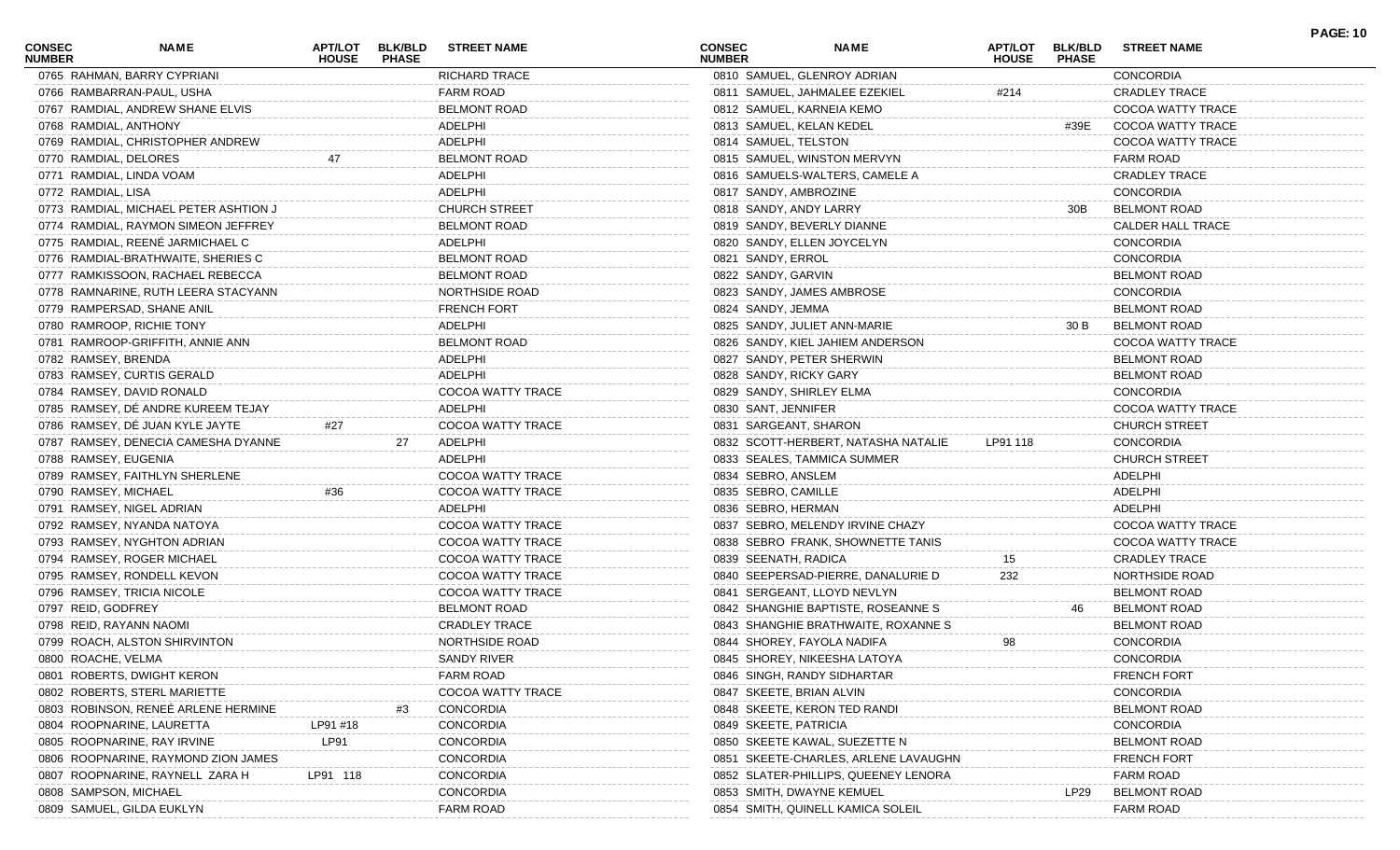| <b>CONSEC</b><br><b>NUMBER</b> | NAME                              | APT/LOT<br><b>HOUSE</b> | <b>BLK/BLD</b><br><b>PHASE</b> | <b>STREET NAME</b>       | <b>CONSEC</b><br><b>NUMBER</b> | <b>NAME</b>                          | APT/LOT<br><b>HOUSE</b> | <b>BLK/BLD</b><br><b>PHASE</b> | <b>STREET NAME</b>         | <b>PAGE: 11</b> |
|--------------------------------|-----------------------------------|-------------------------|--------------------------------|--------------------------|--------------------------------|--------------------------------------|-------------------------|--------------------------------|----------------------------|-----------------|
|                                | 0855 SMITH, ROMÈ DARIELLA         |                         |                                | NORTHSIDE ROAD           |                                | 0900 TAYLOR, SHELDON TERELLE JUNIOR  |                         |                                | <b>CHURCH STREET</b>       |                 |
|                                | 0856 SMITH, SHELLY-ANN CINDY      |                         |                                | <b>BELMONT ROAD</b>      |                                | 0901 TAYLOR GEORGE, CHRYSANTAMA O    | #41                     |                                | <b>BELMONT ROAD</b>        |                 |
|                                | 0857 SOBERS, CASSIA THEMA RIANA   |                         |                                | <b>BELMONT ROAD</b>      |                                | 0902 THOMAS, ADAKER NARIBA           |                         |                                | <b>BELMONT ROAD</b>        |                 |
|                                | 0858 SOLOMON, CURTIS GILBERT      |                         | #30                            | <b>BELMONT ROAD</b>      |                                | 0903 THOMAS, ADDAE JEHUD JESHURUM    |                         |                                | COCOA WATTY TRACE          |                 |
|                                | 0859 SOLOMON, MARY JANE           |                         |                                | <b>NORTHSIDE ROAD</b>    |                                | 0904 THOMAS, AFI KEMBA KORIANN       |                         |                                | <b>CONCORDIA</b>           |                 |
|                                | 0860 SOLOMON, REINALDO CUTLIS     | #30                     |                                | ADELPHI                  |                                | 0905 THOMAS, CALVIN                  |                         |                                | <b>BELMONT ROAD</b>        |                 |
|                                | 0861 SOLOMON, RIANNA ESTEFANY     | #30                     |                                | <b>BELMONT ROAD</b>      |                                | 0906 THOMAS, CLAYTON ELTON           |                         |                                | ADELPHI                    |                 |
|                                | 0862 SOLOMON, RICARDO GILBERT     | #30                     |                                | <b>BELMONT ROAD</b>      |                                | 0907 THOMAS, GEMMA CLAUDIA           |                         |                                | <b>CRADLEY TRACE</b>       |                 |
|                                | 0863 SOLOMON, SHERMA LORETTA      |                         | 23                             | COCOA WATTY TRACE        |                                | 0908 THOMAS, HAMILTON                |                         |                                | <b>BELMONT ROAD</b>        |                 |
|                                | 0864 SOLOMON, VILMA ELSA          |                         | 67                             | <b>COCOA WATTY TRACE</b> |                                | 0909 THOMAS, HILARY JONATHAN         |                         | #5                             | ADELPHI                    |                 |
|                                | 0865 SOOKDEO-AKILI, NALINI NANDA  |                         |                                | <b>BELMONT ROAD</b>      |                                | 0910 THOMAS, INGRID PATRICIA         |                         |                                | <b>BELMONT ROAD</b>        |                 |
|                                | 0866 SOOKHAN, GEETA KALOUTIE      |                         |                                | ADELPHI                  |                                | 0911 THOMAS, ISLYN                   |                         |                                | <b>BELMONT ROAD</b>        |                 |
|                                | 0867 SOOKLAL, BENJAMIN TERRI      |                         |                                | <b>CALDER HALL TRACE</b> |                                | 0912 THOMAS, JUNIOR                  |                         |                                | ADELPHI                    |                 |
|                                | 0868 SPENCE, CHARLES EMANUEL      |                         | 214                            | NORTHSIDE ROAD           |                                | 0913 THOMAS, JUSTICE JANELLE L       |                         |                                | <b>BELMONT ROAD</b>        |                 |
| 0869 SPENCE, KELVIN            |                                   |                         |                                | <b>RICHARD TRACE</b>     |                                | 0914 THOMAS, KIMLYN KRISTA           |                         |                                | <b>RICHARD TRACE</b>       |                 |
|                                | 0870 SPENCER, ALOMA MONIQUE       |                         |                                | COCOA WATTY TRACE        |                                | 0915 THOMAS, LEE ANDREW DICKSON      |                         |                                | ADELPHI                    |                 |
|                                | 0871 SPENCER, BECKY UMILTA GRACE  | 69                      |                                | COCOA WATTY TRACE        |                                | 0916 THOMAS, LEE ANDROW DICKSON      |                         |                                | ADELPHI                    |                 |
|                                | 0872 SPENCER, CYNTHIA             | #75                     |                                | <b>BELMONT ROAD</b>      |                                | 0917 THOMAS, LEE-ANDREA DIXCIAN      |                         |                                | ADELPHI                    |                 |
|                                | 0873 SPENCER, ELMINA              | LP 100                  |                                | ADELPHI                  |                                | 0918 THOMAS, LESTER SHELDON          |                         |                                | <b>BELMONT ROAD</b>        |                 |
| 0874 SPENCER, GARY             |                                   |                         |                                | <b>BELMONT ROAD</b>      |                                | 0919 THOMAS, LOURRAINE MORESHA CO    |                         |                                | <b>BELMONT ROAD</b>        |                 |
| 0875 SPENCER, JAMES            |                                   |                         |                                | <b>BELMONT ROAD</b>      |                                | 0920 THOMAS, MARY                    |                         |                                | <b>BELMONT ROAD</b>        |                 |
|                                | 0876 SPENCER, LA SHAWN LAKESHA    |                         |                                | ADELPHI                  |                                | 0921 THOMAS, SHARIFA WAYZARO         |                         |                                | COCOA WATTY TRACE          |                 |
|                                | 0877 SPENCER, LARRON ESTON        |                         |                                | <b>NORTHSIDE ROAD</b>    |                                | 0922 THOMAS, TYLON J'BEZ DE'SHAUN    |                         |                                | <b>BELMONT BRANCH ROAD</b> |                 |
|                                | 0878 SPENCER, LEE-ANA SOFIA       |                         |                                | NORTHSIDE ROAD           |                                | 0923 THOMAS, VERNON ELROY            |                         |                                | SANDY RIVER                |                 |
|                                | 0879 SPENCER, LENNOX              | LP 100                  |                                | ADELPHI                  |                                | 0924 THOMAS MOOTOO, MELVA SHARON     |                         |                                | <b>BELMONT ROAD</b>        |                 |
|                                | 0880 SPENCER, RAYMOND             |                         |                                | <b>BELMONT ROAD</b>      |                                | 0925 THOMAS-DE GANNES, JILLIAN       | #58                     |                                | <b>CONCORDIA</b>           |                 |
|                                | 0881 SPENCER, ROACHFORD GULBERT   |                         |                                | <b>BELMONT ROAD</b>      |                                | 0926 TOBIAS, BRENT ROLSTON           |                         |                                | <b>BELMONT ROAD</b>        |                 |
|                                | 0882 SPENCER, SHIRLEY             |                         |                                | <b>BELMONT ROAD</b>      |                                | 0927 TOBIAS, DAVID GLENDON           | #48                     |                                | <b>BELMONT ROAD</b>        |                 |
|                                | 0883 SPENCER, SHIRLEY GENEVA      |                         |                                | <b>BELMONT ROAD</b>      |                                | 0928 TOBIAS, ELMA ORDETTE            |                         |                                | <b>BELMONT ROAD</b>        |                 |
|                                | 0884 SPENCER, WHITMORE SAMUEL     |                         |                                | <b>BELMONT ROAD</b>      |                                | 0929 TOBIAS, GLENVILLE ALDWIN        |                         |                                | <b>BELMONT ROAD</b>        |                 |
|                                | 0885 SPENCER-REYNOLDS, ALANA N    |                         |                                | <b>BELMONT ROAD</b>      |                                | 0930 TOBIAS, HANNAH ELIZABETH G      |                         |                                | <b>FARM ROAD</b>           |                 |
|                                | 0886 SPRINGER, CECIL EUSTACE      |                         |                                | ADELPHI                  |                                | 0931 TOBIAS, JEMLYN LAVONNE          |                         |                                | ADELPHI                    |                 |
| 0887 STEPHENS, KATE            |                                   | 25                      |                                | COCOA WATTY TRACE        |                                | 0932 TOBIAS, KEREN JANICE            |                         |                                | <b>BELMONT ROAD</b>        |                 |
|                                | 0888 STERLING, MARLON WESLEY      |                         |                                | <b>BELMONT ROAD</b>      |                                | 0933 TOBIAS, LLOYD                   |                         |                                | <b>FARM ROAD</b>           |                 |
|                                | 0889 STEWART, ALLAN NEVILLE       |                         |                                | ADELPHI                  |                                | 0934 TOBIAS, MAHALIA MAUDE           |                         |                                | <b>BELMONT ROAD</b>        |                 |
|                                | 0890 STEWART, ANN MARIA ELIZABETH |                         |                                | <b>BELMONT ROAD</b>      |                                | 0935 TOBIAS, MERLE                   |                         |                                | <b>BELMONT ROAD</b>        |                 |
|                                |                                   |                         |                                | <b>NORTHSIDE ROAD</b>    |                                | 0936 TOBIAS, REECIA LESLYN           |                         |                                |                            |                 |
|                                | 0891 STEWART, JAMES ARNIM         |                         | 218-220                        |                          |                                |                                      |                         |                                | <b>BELMONT ROAD</b>        |                 |
|                                | 0892 STEWART, KUNIBA              |                         |                                | ADELPHI                  |                                | 0937 TOBIAS, RIA PETRONELLA          |                         |                                | <b>BELMONT ROAD</b>        |                 |
| 0893 STEWART, SONIA            |                                   |                         |                                | ADELPHI                  |                                | 0938 TOBIAS, SAMUEL BENJAMIN         |                         |                                | <b>BELMONT ROAD</b>        |                 |
|                                | 0894 STEWART, ZIDAN ALLAN         |                         |                                | ADELPHI                  |                                | 0939 TOBIAS, SELDON LINCOLN          |                         |                                | <b>BELMONT ROAD</b>        |                 |
|                                | 0895 SUZANO, KIZI NAOMI           |                         |                                | <b>BELMONT ROAD</b>      |                                | 0940 TOBIAS CUNNINGHAM, TRACY CANDIS |                         |                                | <b>BELMONT ROAD</b>        |                 |
|                                | 0896 SYLVAN, ALLAYSHA ANNIQUA     |                         |                                | ADELPHI                  |                                | 0941 TOBY, KERRY-ANN LA TOYA         |                         |                                | NORTHSIDE ROAD             |                 |
|                                | 0897 SYLVAN, KIRT MICHAEL         |                         |                                | ADELPHI                  |                                | 0942 TOM, SHERMAN                    |                         |                                | <b>BELMONT ROAD</b>        |                 |
|                                | 0898 TAYLOR, LUKE JUNIOR          |                         |                                | <b>FARM ROAD</b>         |                                | 0943 TONEY, KERRY-ANN DENNISHA       |                         |                                | <b>FRENCH FORT</b>         |                 |
|                                | 0899 TAYLOR, ROY HOLFORD          |                         |                                | <b>BELMONT ROAD</b>      |                                | 0944 TONY-SPRINGER, SHARON           |                         |                                | NORTHSIDE ROAD             |                 |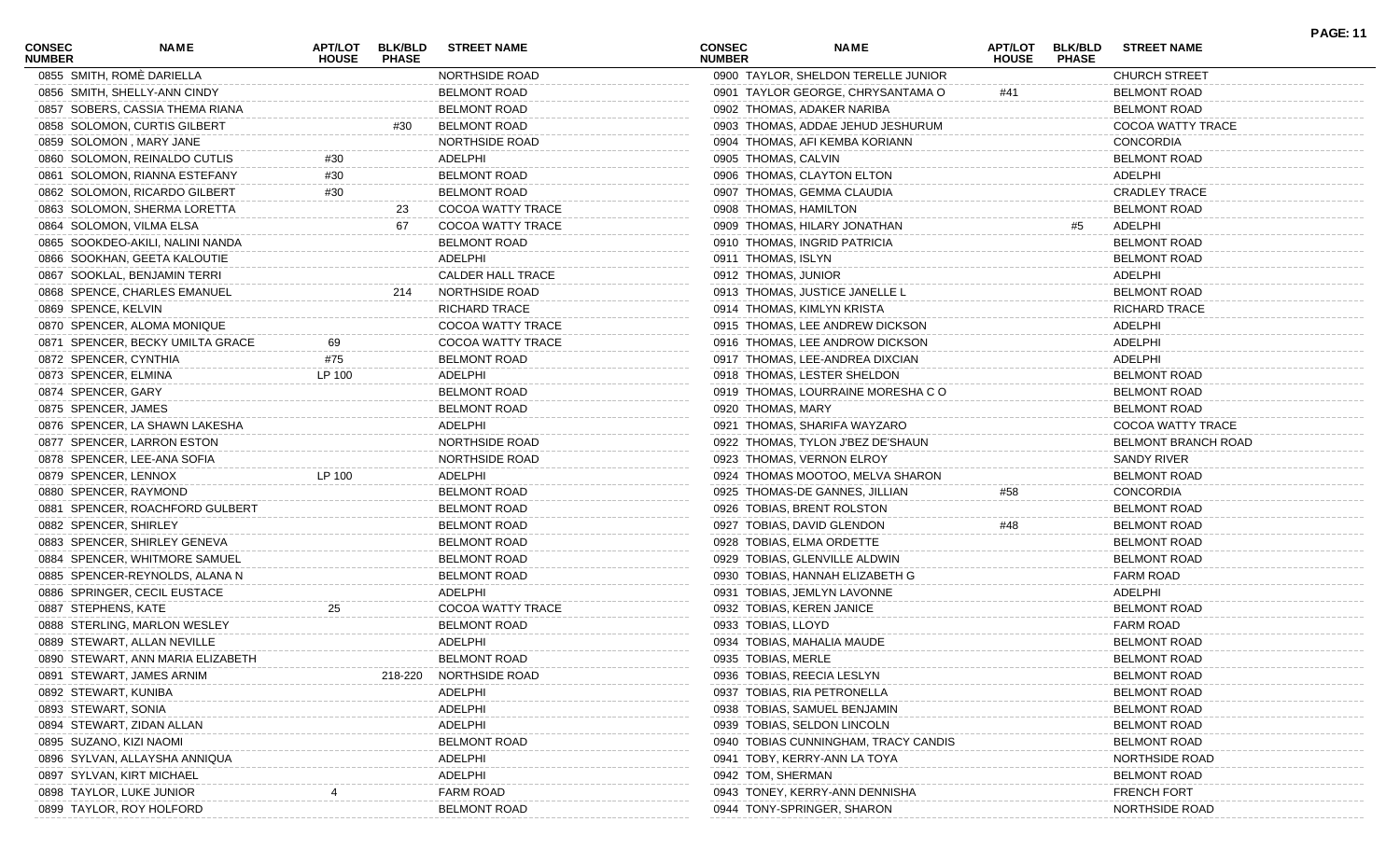| <b>CONSEC</b><br><b>NUMBER</b> | <b>NAME</b>                           | <b>APT/LOT</b><br><b>HOUSE</b> | <b>BLK/BLD</b><br><b>PHASE</b> | <b>STREET NAME</b>       |
|--------------------------------|---------------------------------------|--------------------------------|--------------------------------|--------------------------|
|                                | 0945 TOPPIN-FRANKLYN, SHERICE FELECIA | 90                             |                                | <b>CHURCH STREET</b>     |
|                                | 0946 TRIM, ESTHER                     |                                |                                | <b>MASON HALL</b>        |
|                                | 0947 TRIM-JOSEPH, SHEMECA SAPHIA      |                                | 66                             | ADELPHI                  |
|                                | 0948 VIARRUEL, ALVA OSWYN             |                                |                                | RICHARD TRACE            |
|                                | 0949 VILAIN, LOUIS HUGH CECIL         |                                |                                | <b>CALDER HALL TRACE</b> |
|                                | 0950 VILAIN, PETER                    |                                |                                | CRADLEY                  |
|                                | 0951 VILLAFANA, DOMINIQUE CARLESA     | #71                            |                                | NORTHSIDE ROAD           |
|                                | 0952 VILLAFANA, KLEVELAN ANDREW H     |                                | #1                             | NORTHSIDE ROAD           |
|                                | 0953 VINCENT, DAVEYEN KAYWANNA        |                                |                                | <b>CHURCH STREET</b>     |
|                                | 0954 WALCOTT, CHERYL A                |                                |                                | <b>CONCORDIA</b>         |
|                                | 0955 WALKER, GILLIAN GISELLE          |                                |                                | NORTHSIDE ROAD           |
|                                | 0956 WALKER, RYAN RAYMOND             |                                |                                | NORTHSIDE ROAD           |
|                                | 0957 WALLACE, CLEOPATRA ELEZA         |                                |                                | <b>CONCORDIA</b>         |
|                                | 0958 WALLACE-ALLEYNE, BARBARA N       | #82                            |                                | <b>CONCORDIA</b>         |
|                                | 0959 WALTERS, CHEREEN PATRICE         |                                |                                | <b>CRADLEY TRACE</b>     |
|                                | 0960 WALTERS, DENNIS DAVE             |                                |                                | <b>CRADLEY TRACE</b>     |
|                                | 0961 WALTERS, NICHOLAS JOEL           |                                |                                | <b>CRADLEY TRACE</b>     |
|                                | 0962 WALTON, CRYSTOL LATOYIA          |                                |                                | <b>BELMONT ROAD</b>      |
|                                | 0963 WARNER, MIGUEL SHANE ADRIAN      |                                |                                | <b>BELMONT ROAD</b>      |
|                                | 0964 WARNER, WHITNEY LAURYN           |                                |                                | <b>SANDY RIVER</b>       |
|                                | 0965 WARNER TUDICO, JOESELLE D        |                                |                                | ADELPHI                  |
|                                | 0966 WARREN OSMOND, PATRICIA ANDREA   |                                |                                | ADELPHI                  |
|                                | 0967 WHEELER-OSMOND, PRISCILLA        |                                |                                | ADELPHI                  |
|                                | 0968 WILLIAMS, ALICIA DENISE C        |                                |                                | <b>FARM ROAD</b>         |
|                                | 0969 WILLIAMS, ANN ETHNIE MARJORIE    |                                |                                | <b>CONCORDIA</b>         |
|                                | 0970 WILLIAMS, DEBRA SHARON ERICA     | 74                             |                                | <b>NORTHSIDE ROAD</b>    |
|                                | 0971 WILLIAMS, KHADYSHA NATAVIA       |                                | #27                            | <b>BELMONT ROAD</b>      |
|                                | 0972 WILLIAMS, MAKIA DELYSE           |                                | #27                            | <b>BELMONT ROAD</b>      |
|                                | 0973 WILLIAMS, MARK                   |                                | 138                            | ADELPHI                  |
|                                | 0974 WILLS, MIGUEL MAISIKA SHONARI    | #58                            |                                | NORTHSIDE ROAD           |
|                                | 0975 WILSON, ANDRA JUNE               |                                |                                | <b>FARM ROAD</b>         |
|                                | 0976 WILSON, ASHA JOANNE              |                                |                                | <b>CRADLEY TRACE</b>     |
|                                | 0977 WILSON, CATHY-ANN CAROL          |                                |                                | COCOA WATTY TRACE        |
|                                | 0978 WILSON, JAHROBE EMMANUEL         |                                |                                | <b>BELMONT ROAD</b>      |
|                                | 0979 WILSON-REID, MARESHAH            |                                |                                | <b>BELMONT ROAD</b>      |
|                                | 0980 WINCHESTER, CELINE ASHANTE       |                                |                                | <b>CONCORDIA</b>         |
|                                | 0981 WINCHESTER-GRAY, ROSALYN         |                                |                                | <b>BELMONT ROAD</b>      |
|                                | 0982 WOODS, JERIVORN NICHOLAS C       |                                |                                | RICHARD TRACE            |
|                                | 0983 YORKE, MIKHAIL DWIGHT LEWIS      | #55                            |                                | COCOA WATTY TRACE        |
|                                | 0984 YOUNG, NERISSA KASHKA            |                                |                                | ADELPHI                  |